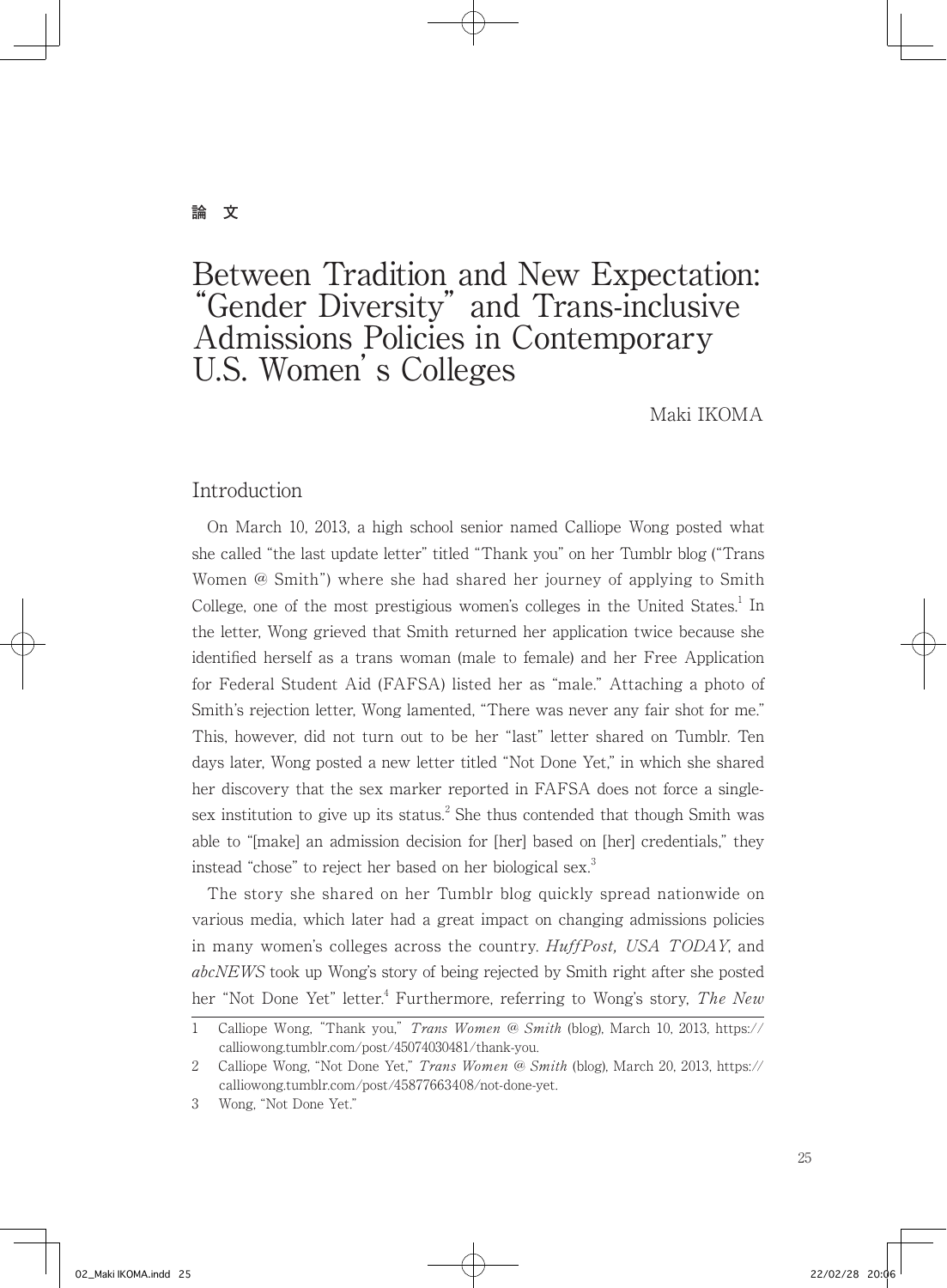York Times and TIME both published opinion articles, urging women's colleges to take the initiatives in challenging gender norms and making their admissions policies more trans friendly.<sup>5</sup> In 2014, a few months after these articles were published, and nearly two years after Wong started her blog entries, Mills College became the very first women's college to officially announce its transinclusive admissions policies. Recognizing the evolving understanding of gender, a number of women's colleges have followed suit, revisiting the meanings of "women" and including a wider range of gender diversity in their admissions policies by being trans-inclusive. Today, as of this writing (2021), twenty-two women's colleges have announced trans-inclusive admissions policies.<sup>6</sup>

 This has led to a heated debate about the definition of "women" and renewed attention to the mission of women's colleges. As their policies have shown, all these colleges acknowledge that their institution needs to serve not just "women" defined by biological sex but other oppressed gender groups. And yet, their disagreement falls apart when determining who qualifies as a woman and which specific gender group(s) they should serve.

 This issue of how to determine "who is a woman" has arisen in women's colleges precisely because it echoes a broad range of debates within feminism and among much broader cultural contests over gendering social space. While traditional definitions assumed that biology determined gender, the rise of second wave feminism in the 1960s, and particularly the pioneering work of

5 Kiera Feldman, "Who Are Women's Colleges For?" The New York Times, May 24, 2014, https://www.nytimes.com/2014/05/25/opinion/sunday/who-are-womens-colleges-for. html.; Avi Cummings and Dean Spade, "Women's Colleges Are on the Wrong Side of History on Transgender Women," TIME, June 9, 2014, https://time.com/2848822/ womens-colleges-transgender-women/.

<sup>4</sup> Meredith Bennet-Smith, "Smith College Rejects Female Transgender Student Calliope Wong; Applicant Ruled 'Male' By Admissions," *HuffPost*, Published March 21, 2013; Last modified February 2, 2016, https://www.huffpost.com/entry/smith-college-transgendercalliope-wong\_n\_2920845.; Natalie DiBlasio, "Smith College rejects transgender applicant," USA TODAY, March 22, 2013, https://www.usatoday.com/story/news/ nation/2013/03/22/smith-college-transgender-rejected/2009047/.; Susan Donaldson James, "All-Female Smith College Returns Transgender Woman's Admissions Application," abcNEWS, March 25, 2013, https://abcnews.go.com/Health/female-smithcollege-returns-transgender-womans-admissions-application/story?id=18805681.

<sup>6</sup> As of August 2021, there are thirty-four remaining women's colleges in the U.S. To find out the existing women's colleges in the U.S., I checked the resources provided by Women's College Coalition (https://www.womenscolleges.org/colleges) and information provided by the website of each college.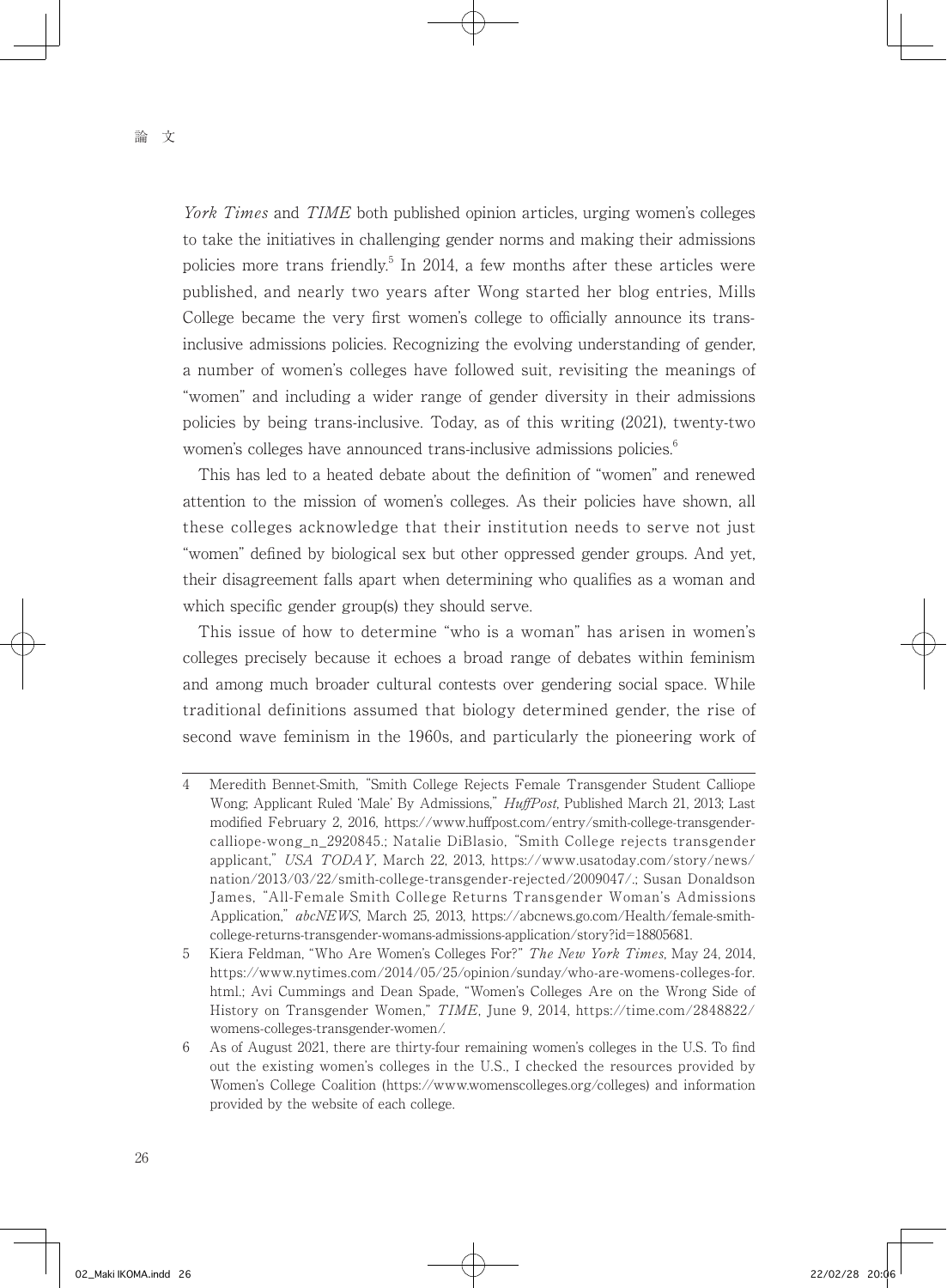Judith Butler, led to increased acceptance of gender as socially constructed and self-identified.<sup>7</sup> The subsequent emergence of "intersectionality" in the  $1980s$ further contributed to diversifying definitions of women that explored the meaning of gender as created at a nexus of social contact points, including race, class, and sexuality.<sup>8</sup> These insights led to a revolution in understanding gender as a socially constructed and maintained identity, which has recently engaged women's colleges in re-thinking how to address their core values and mission. The implications for these insights have spread widely across the U.S. cultural landscape in conflicts over transgender women in women-only social spaces, such as women's restrooms and women's sports, $9$  as well as conflicts within the feminist movement about the inclusion of transgender women in the broader categorization of women's identity. Women's colleges are therefore hardly alone in confronting a large range of complicated questions surrounding redefining the concept of gender.

 Women's colleges are therefore part of a larger shifting landscape of gender politics in the U.S., and are at the forefront of contemporary battles over defining gender, women, and the use and necessity of spaces specifically designed to cater to women. This means that they must confront critical questions raised by the conceptual embrace of multiple forms of "womanhood," which challenge them at numerous points, from admissions policies to campus facilities to counseling services. Embracing diversity puts them in the midst of a

<sup>7</sup> The literature is broad on deep, but for some fundamental works arguing the social constructionist view, see Judith Butler, Gender Trouble: Feminism and the Subversion of Identity (New York: Routledge, 1990); Judith Lorber, "Night to His Day: The Social Construction of Gender," in Feminist Frontiers, 6<sup>th</sup> ed., ed. Laurel Richardson, Verta A. Taylor, and Nancy Whittier (Boston: McGraw Hill, 2004), 33-50; Candace West and Don H. Zimmerman, "Doing Gender," Gender & Society 1, no.2 (1987): 125-51.

<sup>8</sup> "Intersectionality" is a concept introduced by Kimberle Crenshaw in 1989. It considers multiple factors such as race and gender in understanding how one is socially subordinated. She contends that intersecting of these factors needs to be taken into consideration as they are related to the structures of oppression. See Kimberle Crenshaw, "Demarginalizing the Intersection of Race and Sex: A Black Feminist Critique of Antidiscrimination Doctrine, Feminist Theory and Antiracist Politics," University of Chicago Legal Forum 1989, no. 1 (1989): 139-67.

<sup>9</sup> Laurel Westbrook and Kristen Schilt argue that gender-segregated social spaces are likely to cause "gender panics" and make people determine gender biologically. For more, see Laurel Westbrook and Kristen Schilt, "Doing Gender, Determining Gender: Transgender People, Gender Panics, and the Maintenance of the Sex/Gender/Sexuality System," Gender & Society 28, no.1 (2014): 32-57.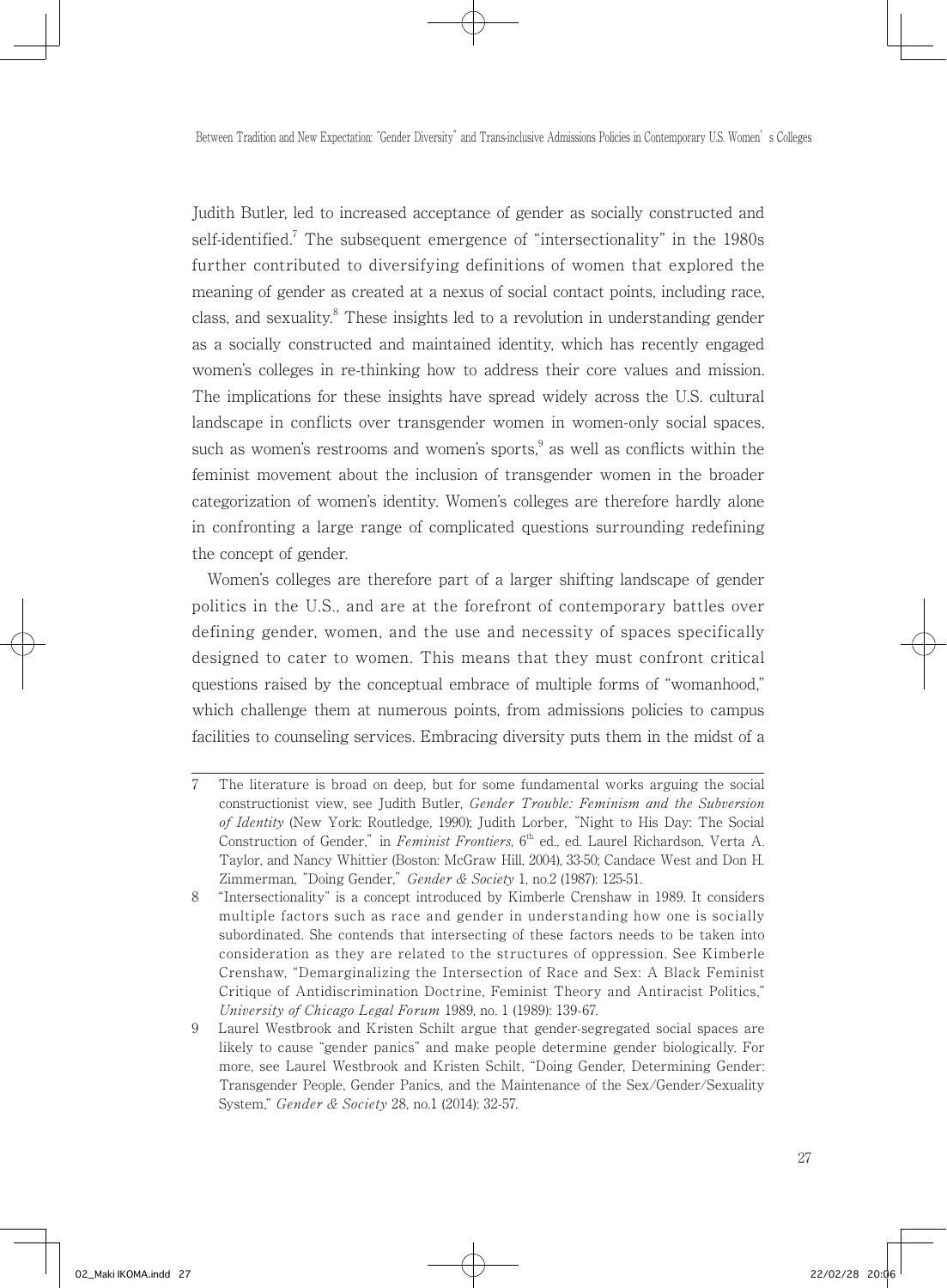range of complex issues and policies that are fundamentally challenging them to confront just how diverse and inclusive they should be as a single-sex institution for "women."

 This paper examines this issue in depth by focusing on women's college admissions. While colleges accepting a broad range of students must address their needs on campus, an even more fundamental question is the admissions policies, which decide which students may or may not enroll. This paper, therefore, argues that admissions is a critical moment when a college must confront directly its own sense of mission, and define most precisely who it intends to serve. As a result, this paper uses the larger debate over gender identity as the backdrop and explores how women's colleges use admissions policies to interpret their institutional missions. In particular, it examines how women's colleges attempt to embrace the changing definitions of gender identity while also upholding their historical commitment to empowering women. By investigating the transgender admissions policies of the twenty-two women's colleges in light of their mission statements, this paper concludes that there exist four main approaches that women's colleges use to fulfill these two seemingly contradictory purposes: maintaining their identity as a women's college and welcoming gender diversity to their institutions. These four approaches reveal the continued challenges for justifying the existence of singlesex education in an era when diverse gender identities are recognized and highly embraced. This paper therefore contributes both to expanding our understanding of the issues women's colleges face today, as well as the broader landscape of U.S. gender politics.

 Scholars have only recently taken up this issue on women's colleges' mission and trans-inclusive admissions policies. Some earlier studies explored how transinclusive admissions policies determine womanhood and how they relate to the identity of women's colleges. For instance, in their 2017 study of the nine women's colleges, Megan Nanney and David L. Brunsma point out that these colleges determine their applicants using varying combinations between three main criteria (i.e., biology-based, identity-based, and legal-based criteria), in which fourteen different combinations of sex, gender, and legal criteria exist.<sup>10</sup>

<sup>10</sup> Megan Nanney and David L. Brunsma, "Moving Beyond Cis-terhood: Determining Gender through Transgender Admittance Policies at U.S. Women's Colleges," Gender & Society 31, no.2 (2017): 158-60, https://doi.org/10.1177/0891243217690100.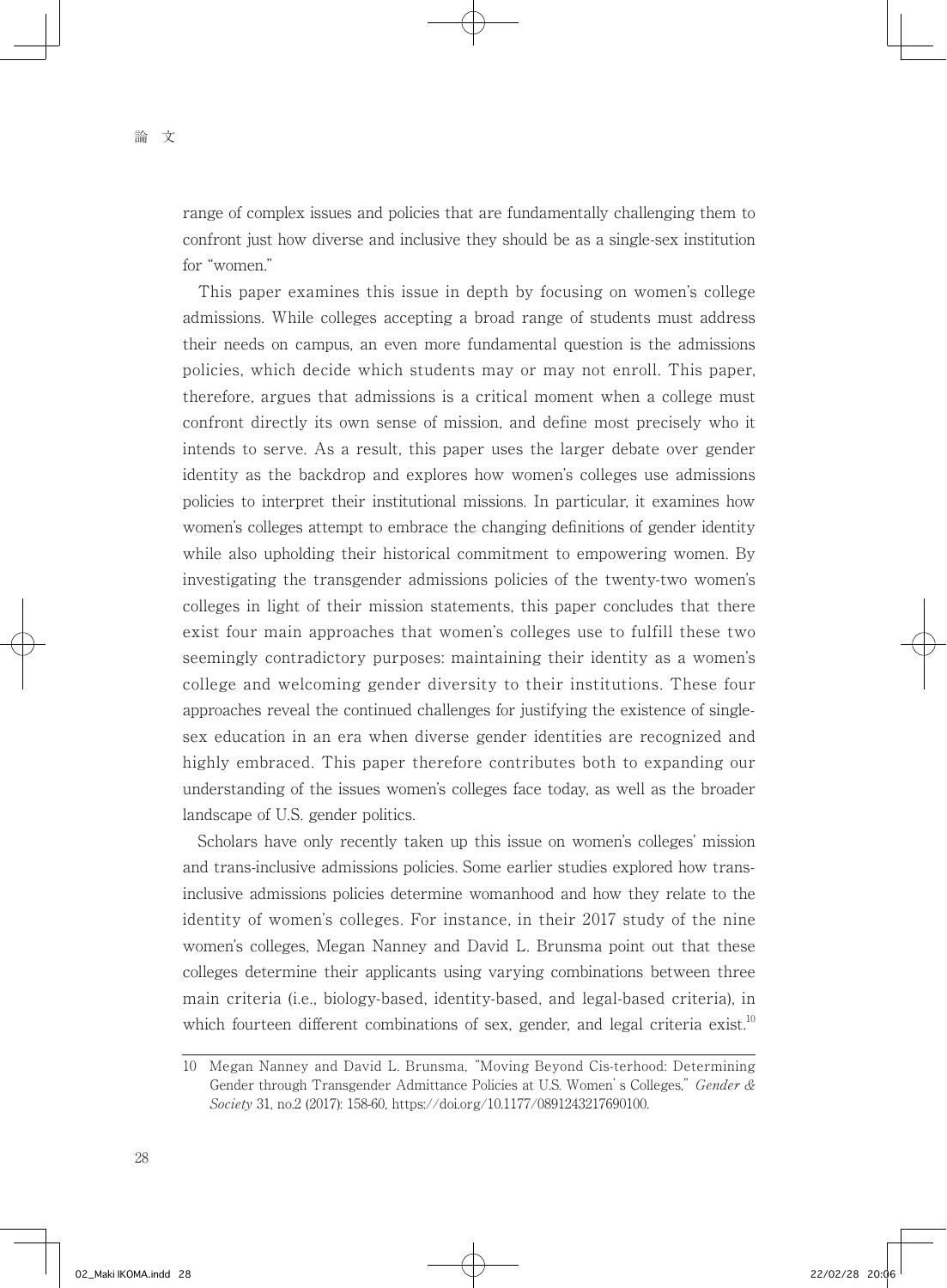Creating such complex policies for determining "women," these colleges, they argue, both keep their tradition and face new challenge of embracing diversity.<sup>11</sup> Another group of researchers have taken a different approach, focusing more on some specific admission requirements and their impacts on students' higher education experience. For instance, Elizabeth R. Boskey and Oren Ganor examine how the requirement of surgical transition affects transgender youth's access to and graduation from women's colleges.<sup>12</sup> In addition, in studving twenty women's colleges, Megan Nanney claims that women's colleges' transinclusive admissions policies have not been always inclusive and welcoming to all trans people.<sup>13</sup> Nanney thus urges higher education practitioners and policy makers to explore trans inclusion not just through sex and gender but through such features as race and class. Meanwhile, other group of researchers have focused on discussing the needs to propose new admissions policies and make an institutional change to women's colleges. In Beyond Trans: Does Gender Matter?, Heath Fogg Davis proposes adding more useful sex-related questions in application forms, claiming that sex-classification questions often fail to consider transgender or gender-nonconforming applicants during the application process.<sup>14</sup> Davis further suggests that women's colleges be renamed as "historically women's colleges," following a similar path to "historically black colleges and universities."15 Davis makes such suggestion because addressing sexism in colleges does not necessarily require excluding men from admission.<sup>16</sup>

 These studies have been extremely important in advancing our understanding of this complex issue regarding the mission and role of women's colleges in the contemporary U.S. However, there are not many studies which have explored

<sup>11</sup> Nanney and Brunsma, 161.

<sup>12</sup> Elizabeth R. Boskey and Oren Ganor, "Women's College Admissions and Retention Policies Pertaining to Transgender Students: A Comprehensive Analysis," Journal of LGBT Youth 17, no. 4 (2020): 453-71, https://doi.org/10.1080/19361653.2019.1685424.

<sup>13</sup> Megan Nanney, "Making Room for Gendered Possibilities: Using Intersectionality to Discover Transnormative Inequalities in the Women's College Admissions Process," in Intersectionality and Higher Education: Identity and Inequality on College Campuses, ed. W Carson Byrd, Rachelle J. Brunn-Bevel, and Sarah M. Ovink (New Brunswick: Rutgers University Press, 2019), 227-41.

<sup>14</sup> Heath Fogg Davis, "Checking a Sex Box to Get into College: Single-Sex Admissions," in Beyond Trans: Does Gender Matter? (New York: New York University Press, 2017), 105-108.

<sup>15</sup> Davis, "Checking a Sex Box," 87.

<sup>16</sup> Davis, "Checking a Sex Box," 87.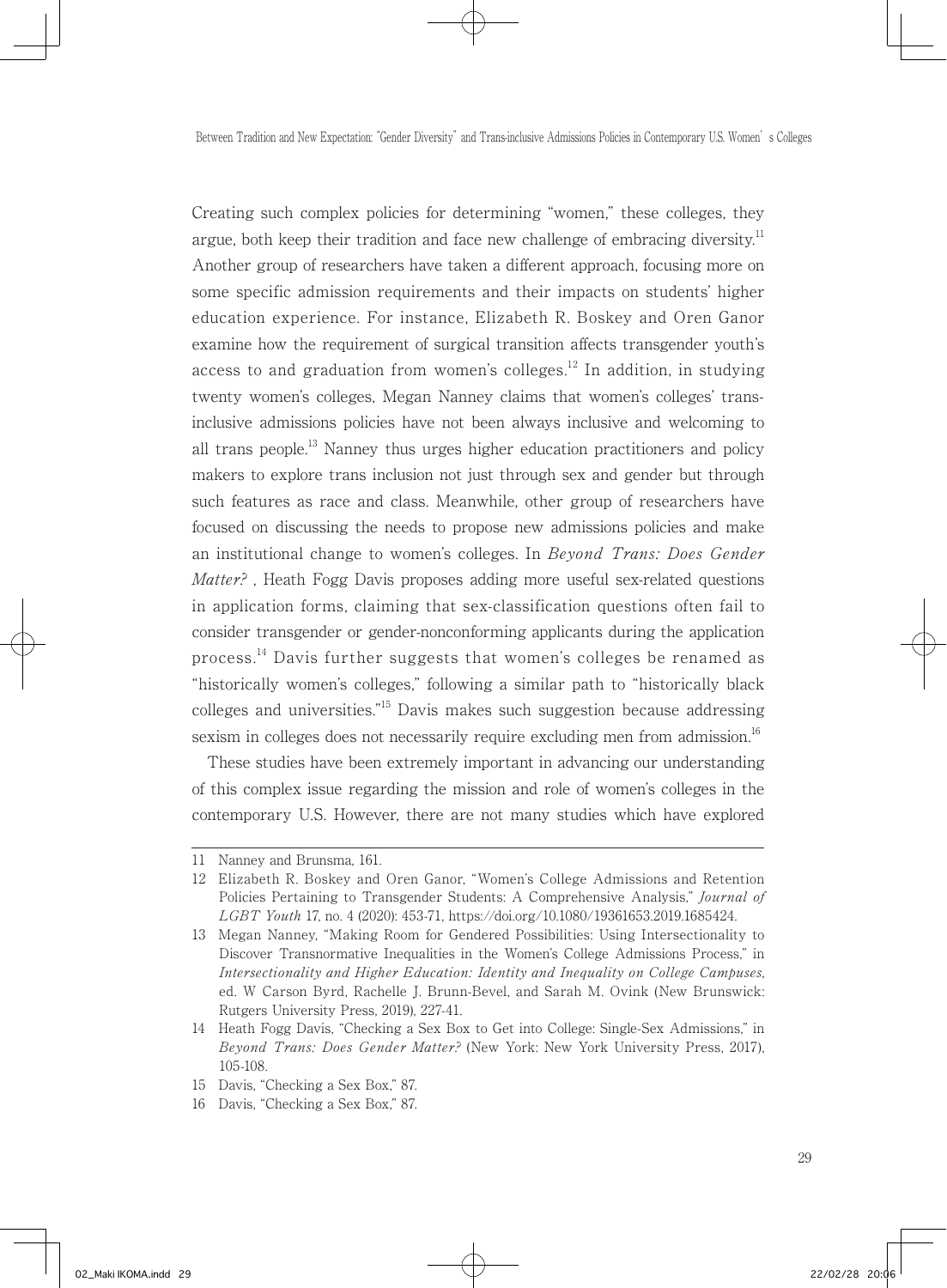the strategies women's colleges use to uphold their traditions of empowering women and, at the same time, to articulate their institutional role to meet the new needs of other gender groups. This paper aims to investigate this issue by examining the twenty-two women's colleges that, as of 2021, have announced transgender admissions policies. And it argues that by utilizing four main approaches that incorporate the ideas of "diversity," "human rights," "selfexploration," and "sisterhood and/or a singular focus on women," women's colleges attempt to both value their tradition and embrace the new challenge. As a result, this paper helps illuminate broader question of the institutional roles of women's colleges in today's complex, rapidly changing world.

# Approaches to Uphold Tradition and Embrace Change

 In an era when gender identity is considered a fluid concept, many have questioned the existence of women's colleges. Some urge women's colleges to go coed and accept men as well. Others claim that the time may have come for women's colleges to follow a similar path as "historically black colleges and universities" and to be renamed as "historically women's colleges."<sup>17</sup> The idea suggests that it would allow these colleges to not only reduce the problems caused by gendered admissions but also to maintain their historical feminist educational focus. However, while recognizing the need to serve not just biologically-defined "women," none of the twenty-two women's colleges have chosen either path. They have instead chosen to remain a "women's college," continuing to reflect a gender binary as the basis of their institution. And within this specific institutional framework have they all attempted to continue upholding their historical commitment to empowering women, while also expanding their roles to serve other gender minorities.

 This has led to the question of "how" they have attempted to fulfill such seemingly contradictory purposes. Examining their varied trans-inclusive admissions policies, I found four main approaches, three of which focus more on the rationale for accepting new gender groups (1, 2, 3) and the fourth that focuses instead on the rationale for maintaining their identity as women's colleges (4). Twenty-two colleges use one, or two, or three of these approaches in

<sup>17</sup> Davis, "Checking a Sex Box," 87.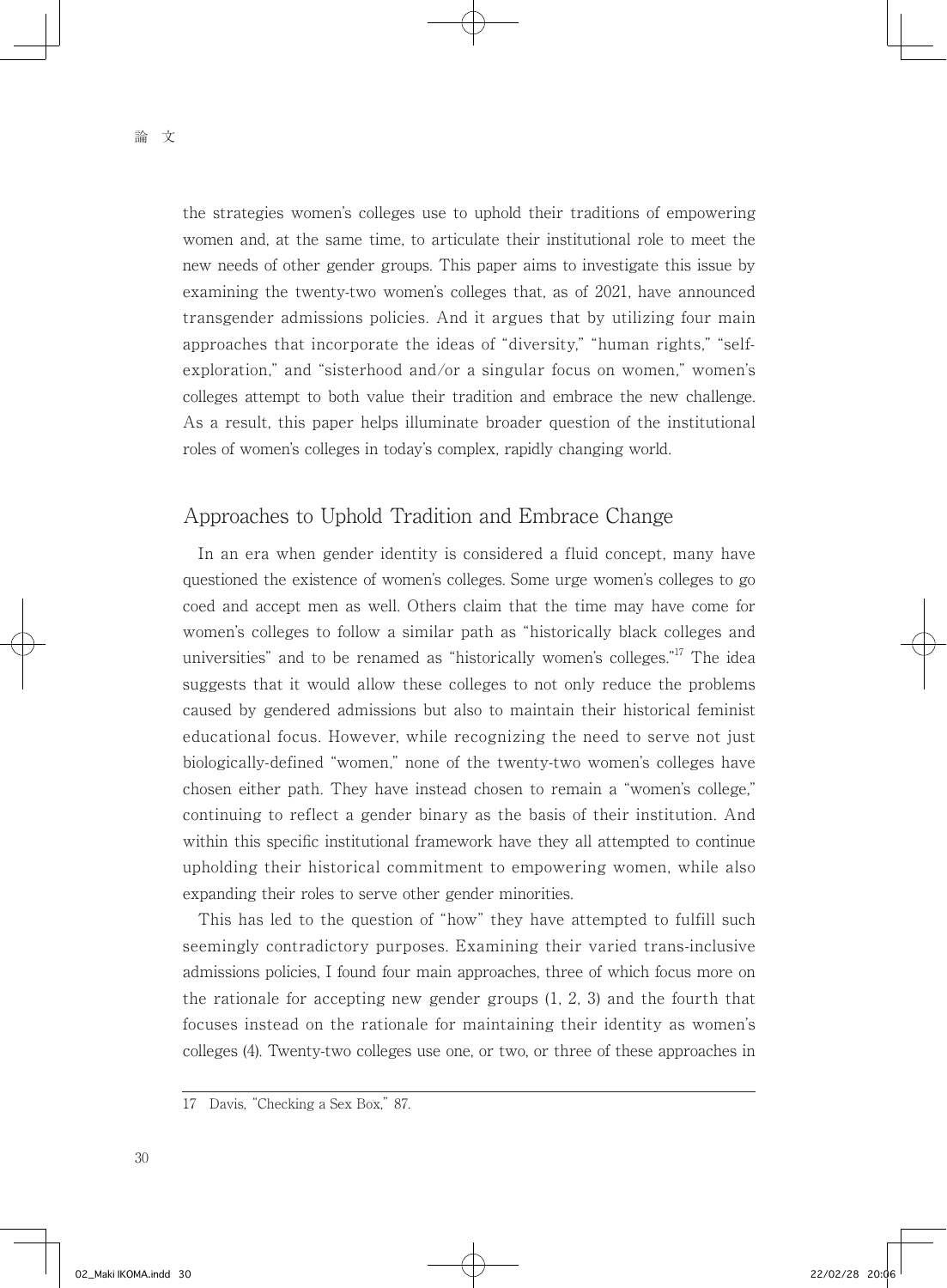explaining their reasons for determining whom they should serve. By understanding these complex and sometimes contradictory responses, we can see the continued challenges that women's colleges face for articulating their institutional roles and justifying their existence in today's changing world where gender diversity is embraced.

### 1. Creating a "Diverse" and "Inclusive" Community

 First, a number of women's colleges highlight their institutional commitment to creating a "diverse" and "inclusive" community in achieving both purposes. To redress past discrimination against historically underrepresented minorities as well as to create a democratic citizenry, many colleges since the 1970s have emphasized the importance of a diverse student body.<sup>18</sup> Just as with other coeducational institutions, many women's colleges today also emphasize the importance of fostering campus diversity. In their college websites, twenty out of twenty-two colleges refer to "diversity," "inclusion," "a diverse student body," or "diverse perspectives," which they consider essential to creating a rich learning community. For instance, Mills College believes in "the power of diversity to enrich [their] learning and [their] lives<sup>"19</sup> and considers diversity as a necessary component of learning: "Critical thinking, intellectual curiosity, creativity, and collaboration are all enhanced when a diverse faculty and student body interact and learn from one another."20 Holding similar views, some note that by learning within a diverse community, "all graduates are prepared to thrive in a complex world"<sup>21</sup> (Wesleyan College) and students are educated "to transform the world"<sup>22</sup> (Mount Mary University). Others also demonstrate that "respect of differences among people is a prerequisite to achieving institutional

<sup>18</sup> As for redressing past discrimination, affirmative action practices fostered by President Lyndon B. Johnson played an important role. See Lyndon B. Johnson, "Howard University Commencement Address." As for creating democratic citizenry, see Andrew Delbanco, College: What It Was, Is, and Should Be (New Jersey: Princeton University Press, 2012), 28-30. Regarding how diversity became a critical part of college education, see Regents of University of California v. Bakke, 438 U.S. 265 (1978)

<sup>19</sup> Mills College, "What We Stand For," accessed February 22, 2021, https://www.mills. edu/uniquely-mills/what-we-stand-for/index.php.

<sup>20</sup> Mills College, "Equity, Inclusion & Social Justice," accessed February 22, 2021, https:// inside.mills.edu/about-mills/equity-inclusion-social-justice/index.php.

<sup>21</sup> Wesleyan College, "Wesleyan College Mission Statement and History," accessed February 24, 2021, https://www.wesleyancollege.edu/registrar/catalog/mission\_history. cfm.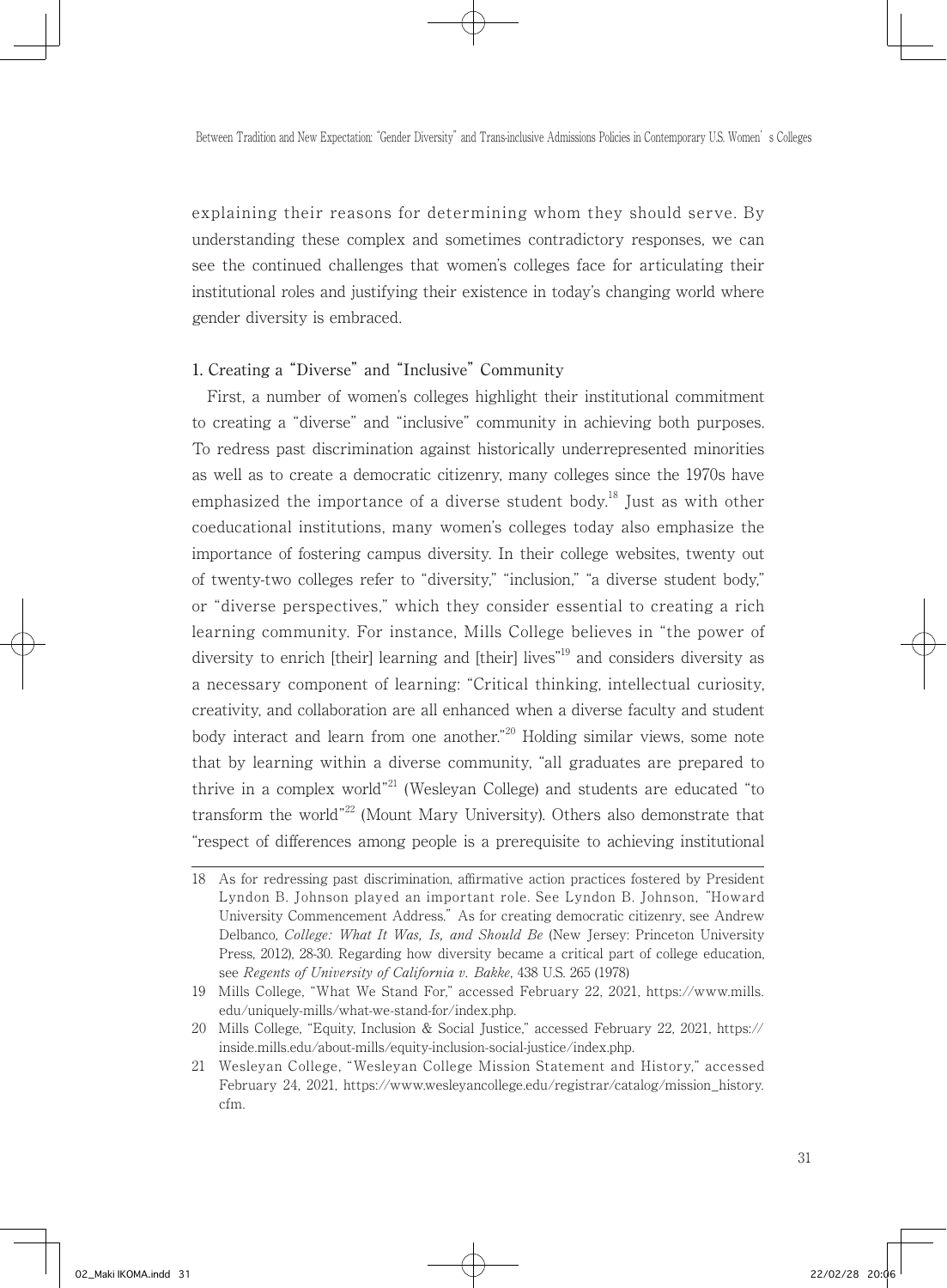excellence<sup>"23</sup> (Scripps College) and that they are committed to being "a just and inclusive community that  $\ldots$  promotes respectful dialogue across differences<sup>"24</sup> (Agnes Scott College). Across these women's colleges, interaction and dialogue within a diverse, inclusive community are considered critical for enhancing students' learning, preparing them to succeed in a larger society and fostering respect towards others.

 It is this idea about diversity and inclusion that many of these colleges refer to when explaining their decisions to accept transgender students. They claim that their new transgender admissions policies "align with" or further "advance" their missions. Being "an institution that values inclusion,"25 Simmons University, one of the earliest institutions to admit transgender students, acknowledges that gender notions are evolving and claims that their new admissions policy "is aligned with [their] values."<sup>26</sup> As one of the latest colleges to have revised its admissions policy, Moore College of Art, "the first and only historically visual arts college for women" in Philadelphia, also articulates that their "founding principles of inclusivity and opportunity are evident in [their] policy to admit nonbinary and trans students."<sup>27</sup> And they also further claim that "[d]iversity can only be a strength."28 Furthermore, Bryn Mawr College, which also embraces diversity "as essential to its excellence,"<sup>29</sup> believes that gender complexity provides "an opportunity for learning"30 and allows the school to ask "how to be the best women's college possible."<sup>31</sup> By forming a diverse community through trans inclusion, they intend to revisit and reaffirm their institutional identity and mission as a women's college.

- 26 Simmons University, "Admission Policies."
- 27 Moore Art of College, "Mission & Values," adopted September 22, 2020, https://moore. edu/about/.
- 28 Moore Art of College, "Mission & Values."

- 30 Bryn Mawr College, "Transgender Applicants."
- 31 Bryn Mawr College, "Transgender Applicants."

<sup>22</sup> Mount Mary University, "Mission, Vision and Values," accessed February 22, 2021, https://mtmary.edu/about/mission.html.

<sup>23</sup> Scripps College, "Principles of Diversity" in "About Scripps College," accessed February 22, 2021, http://catalog.scrippscollege.edu/content.php?catoid=18&navoid=1955#mission.

<sup>24</sup> Agnes Scott College, "Mission & Values," accessed February 22, 2021. https://www. agnesscott.edu/about/mission-values.html.

<sup>25</sup> Simmons University, "Admission Policies," accessed March 8, 2021, https://www. simmons.edu/undergraduate/admission-and-financial-aid/how-apply/admission-policies.

<sup>29</sup> Bryn Mawr College, "Transgender Applicants," accessed February 19, 2021, https:// www.brynmawr.edu/admissions/transgender-applicants.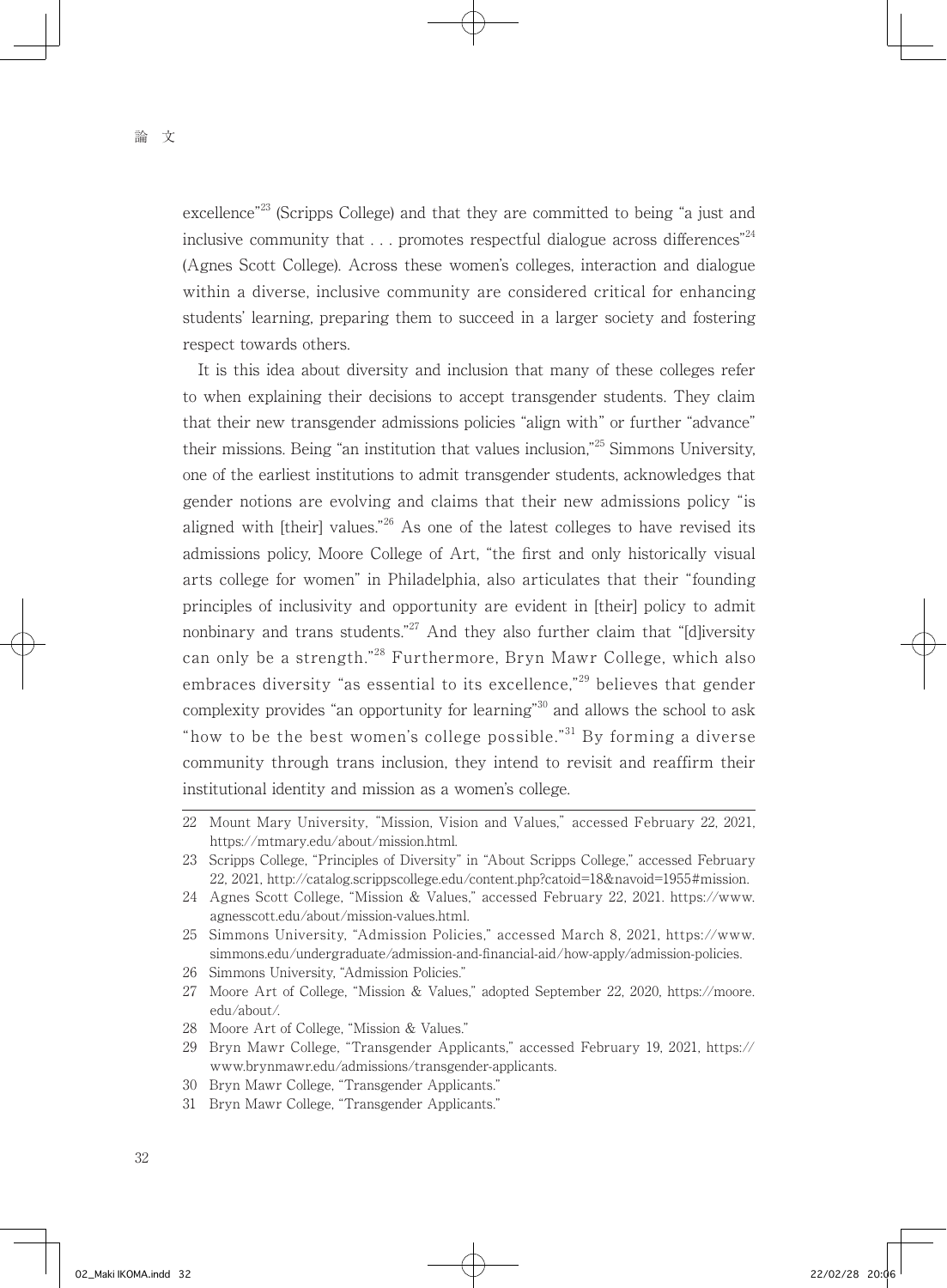In short, highlighting the idea of college as a place where people from diverse backgrounds interact with and inspire one another, these colleges embrace their decisions to accept transgender students. As Alverno College (one of such colleges to place emphasis on inclusion) supports transgender students as "integral members of [their] diverse campus community,"<sup>32</sup> women's colleges incorporating this approach regard welcoming transgender students as one of their new institutional responsibilities that reaffirms and advances their goal to create a more diverse campus community.

#### 2. Respecting Human Rights

 Some of the colleges adopting Approach 1 (Creating a "diverse" and "inclusive" community), including several denominational institutions, also assert human rights as a rationale for accepting gender diversity while maintaining their identity as a women's college. The College of Saint Benedict, Alverno College, and Agnes Scott College all refer to "human" or "all persons" in their admissions policies in which they assert their commitment to "respecting the dignity of all persons"33 (the College of Saint Benedict), to creating a community where "the rights and human dignity of every other member<sup>34</sup> are recognized and respected (Alverno), and to enabling all persons to be "recognized as citizens and [to] feel safe leading authentic lives"<sup>35</sup> (Agnes Scott). Given that transidentified people are likely to encounter harassment and discrimination in higher education institutions, colleges and universities in general have been facing critical challenges concerning transgender's campus lives and have been called for prompt action to create a safe learning environment.<sup>36</sup> In addition, these colleges stress the idea that every individual has the right to learn in a place where they wish, though transgender students hoping to enter a women's college were only recently considered for admissions. Genny Beemyn, the director of the UMass Amherst Stonewall Center, called women's colleges forming new admissions policies "a step forward, one that's long overdue" and

<sup>32</sup> Alverno College, "NONDISCRIMINATION," accessed February 19, 2021, https://www. alverno.edu/Civility-Nondiscrimination.

<sup>33</sup> The College of Saint Benedict, "Transgender Students" in "Policies, Violations and Forms," accessed February 23, 2021, https://www.csbsju.edu/human-rights/policiesviolations-forms/transgender-students.

<sup>34</sup> Alverno College, "NONDISCRIMINATION."

<sup>35</sup> Agnes Scott College, "Agnes Scott College Statement on Gender Expression and Gender Identity," last revised November 2014, https://agnesscott.omeka.net/items/show/94.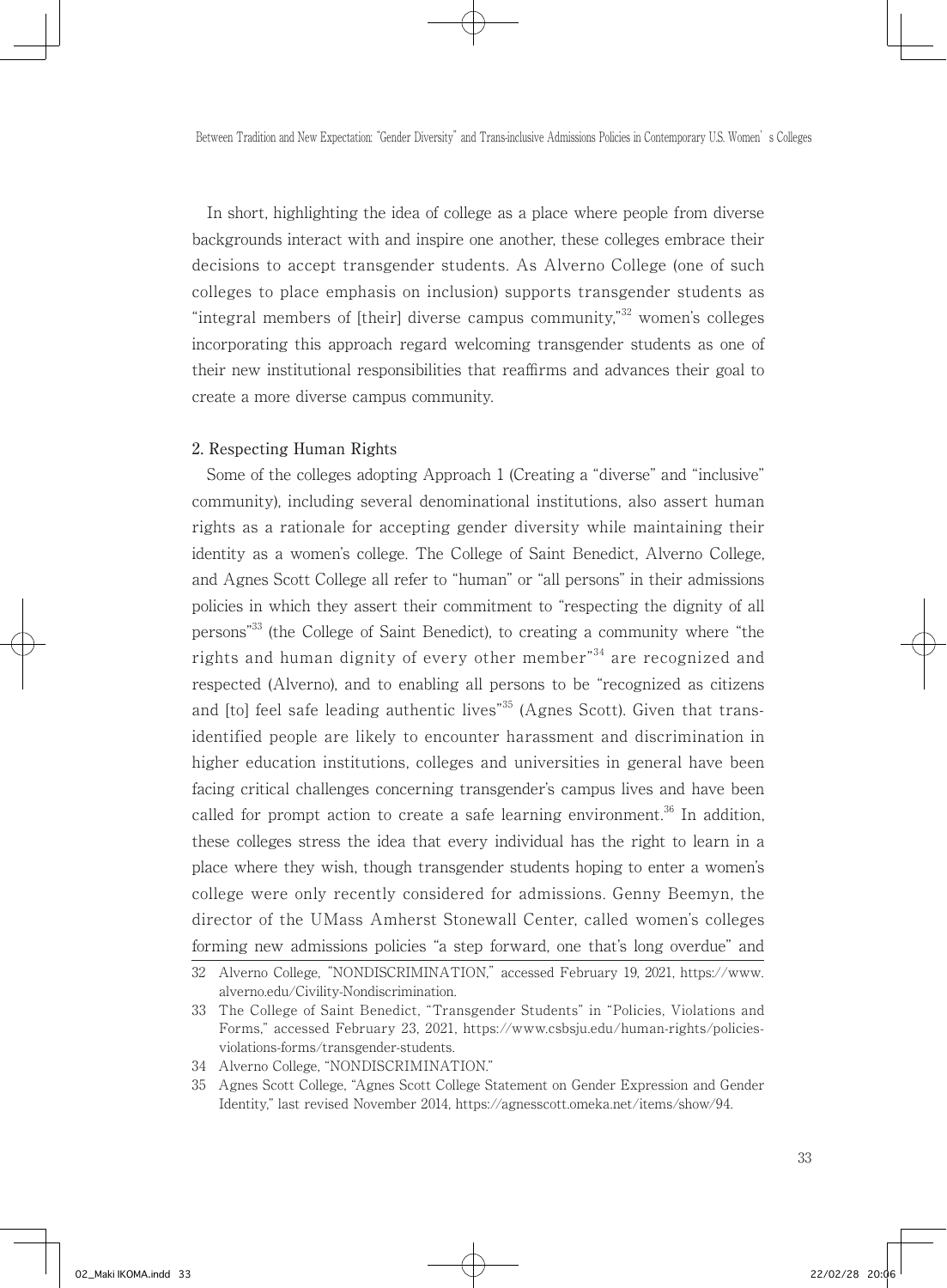claimed, "If they say they're women, then saying that they can't attend is denying their identities and marginalising them.<sup>37</sup> As Beemyn points out, women's colleges, among other higher education institutions, were long expected to engage in discussions surrounding transgender rights and make some policy changes around their admissions. In making their policies trans-inclusive, therefore, it seems that the women's colleges adopting this approach aimed to address this unjust treatment experienced by transgender students in higher education. By highlighting their institutional responsibility to provide a safe learning environment for all, including transgender students, they give reasons for embracing gender diversity through trans inclusion.

 Meanwhile, a few other colleges, including St. Catherine University and Mount Holyoke College, show respect for human dignity by more specifically referring to the rights of gender minorities in their new policies. In light of their Catholic Social Teaching, St. Catherine embraces its "rich and vibrant history of educating people of all marginalized genders" and affirms their commitment to "respecting the dignity of each person, standing in solidarity with the poor and marginalized, and working toward community and justice."38 As for Mount Holyoke, when announcing the trans-inclusive admissions policy at the 2014 convocation,<sup>39</sup> President Lynn Pasquerella stated, "Human rights begin at home." And then, referring to the works of early feminists, she emphasized the need for their college to recognize the evolving understanding of gender identity and

<sup>36</sup> For transgender students' campus lives, see more in Susan Rankin et al., 2010 State of Higher Education for Lesbian, Gay, Bisexual and Transgender People (Charlotte, NC: Campus Pride, 2010); John Dugan, Michelle Kusel, and Dawn Simounet, "Transgender College Students: An Exploratory Study of Perceptions, Engagement, and Educational Outcomes," Journal of College Student Development 53, no. 5 (2012): 719-36; Brent Bilodeau, Genderism: Transgender Students, Binary Systems, and Higher Education (Saarbrucken, Germany: Verlag Dr. Müller, 2009).

<sup>37</sup> This statement is found in Collin Binkley's article. See Collin Binkley, "Elite US Women's Colleges Accepting Transgender Students for First Time," Independent, September 5, 2017, https://www.independent.co.uk/news/world/americas/transgender-studentswomens-colleges-accepted-wellesley-ninotska-love-lgbt-rights-bryn-mawrbarnard-a7930096.html.

<sup>38</sup> St. Catherine University, "TRANSGENDER AND NON-BINARY STUDENTS" in "2021-2022 Academic Catalogs and University Policies," December 1, 2018, https:// catalog.stkate.edu/policies/stu-non-acad/transgender-non-binary/.

<sup>39</sup> Lynn Pasquerella, "Mount Holyoke College's Official Policy on Transgender Students," Margo Burns, September 2, 2014, video, 3:38, https://www.youtube.com/ watch?v=R0sdw9nblKo.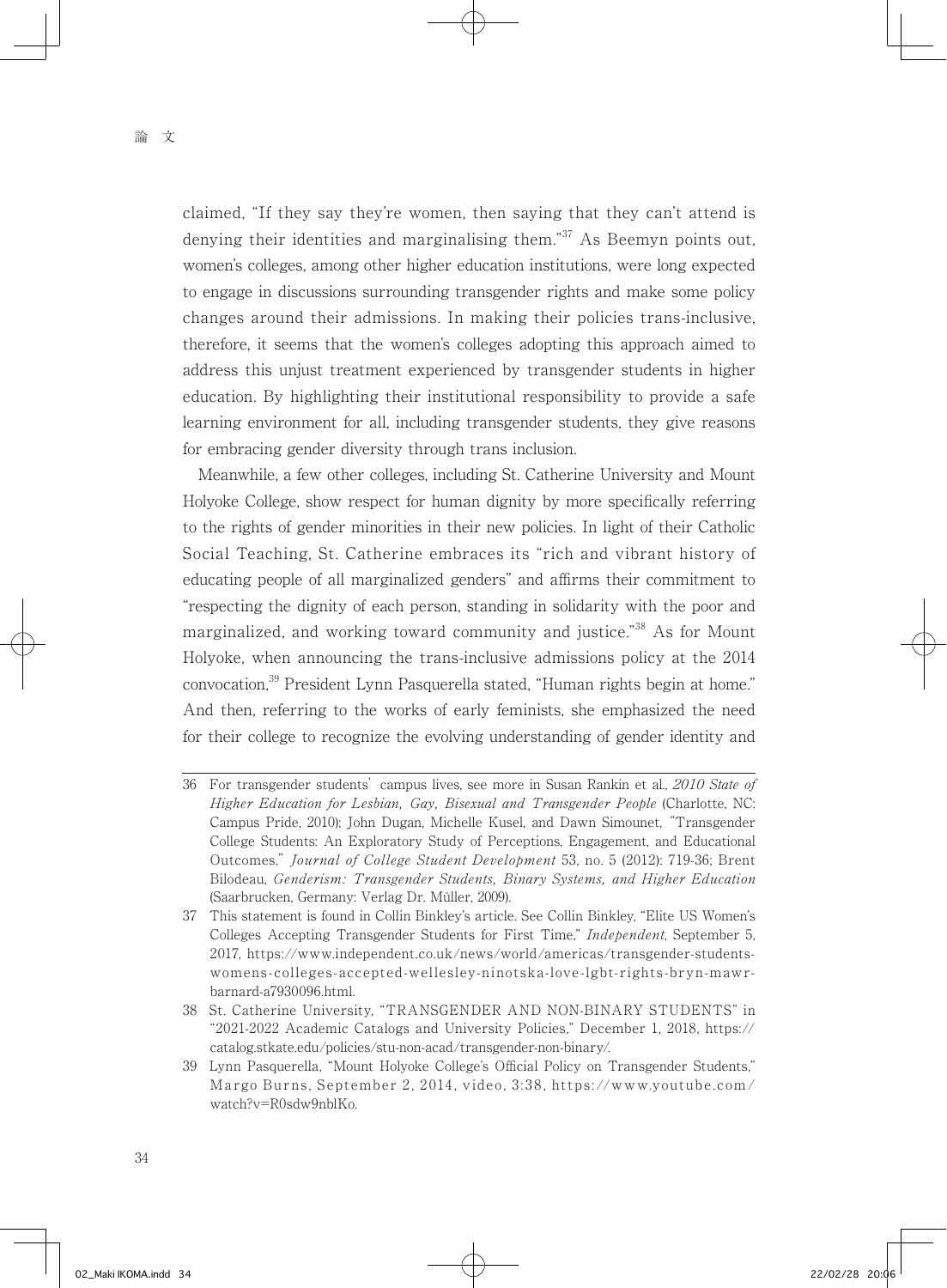respect the learning opportunities for every individual who aspires to thrive in their community:

[W]hat it means to be a woman is not static. Just as early feminists argued that reducing women to their biological functions was a foundation of women's oppressions, we acknowledge that gender identity is not reducible to the body. . . . I am proud that Mount Holyoke College chooses to lead with our policy on trans women — a policy that reinforces our commitment to access, diversity, and the dignity of every woman's life. $40$ 

Mount Holyoke framed the shift in their admissions policies as a matter of human rights. Acknowledging that the historical oppressions of women were based on their biological sex as female, the college implemented the most inclusive admissions policy (i.e., accept all genders except cisgender men) so that they could further fulfill their role to contribute to those who are socially oppressed on the basis of gender.

 Similar to Approach 1, the colleges adopting this approach assert one of the institutional responsibilities commonly considered crucial for college education: to respect the rights and dignity of every member of campus community. Regardless of age, race, religion, or gender identity, every individual is entitled to learn fully in an environment where they wish and feel safe and supported. By acknowledging this core responsibility of college education, many women's colleges adopting this approach embrace their decisions to redefine who they should serve and to expand their institutional roles to support transgender and/ or non-binary students. In fact, these women's colleges not only formally admit transgender students but also provide additional campus resources for students and instructors to address transgender and non-binary students' needs, including resources for housing, preferred name and chosen pronoun.<sup>41</sup>

#### 3. Providing Support for Self-Exploration

Another approach women's colleges use is linked to the idea that college is a

<sup>40</sup> Pasquerella, "Mount Holyoke College's Official Policy."

<sup>41</sup> Alverno College, "NONDISCRIMINATION"; Mount Holyoke College, "Supporting Trans and Non-Binary Students," accessed February 20, 2021, https://www.mtholyoke.edu/ teachinglearninginitiatives/supporting-trans-and-non-binary-students.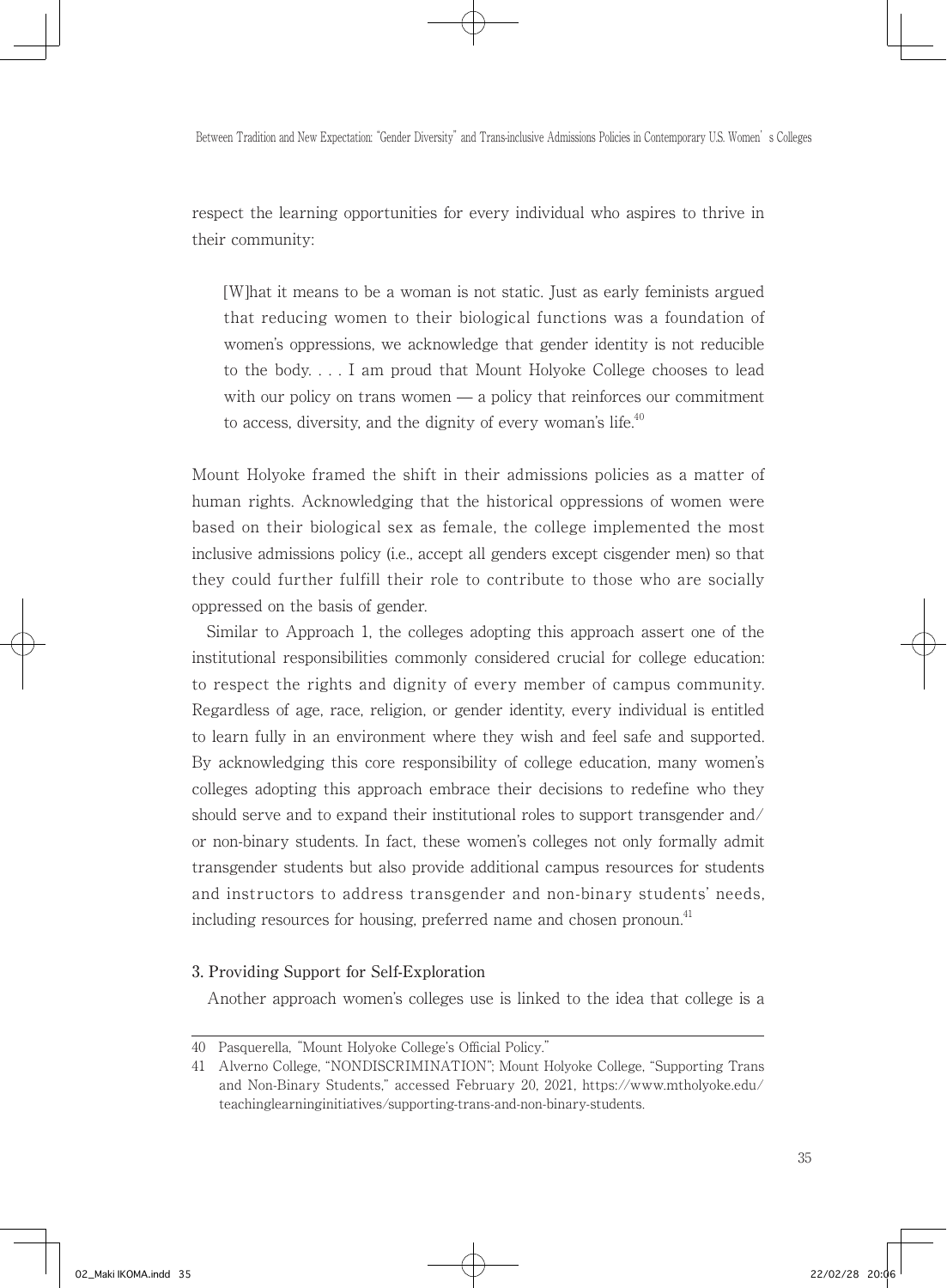place where students explore themselves. As studies on college education show, college is considered as more than a place for pursuing academic excellence; it is also a place where students seek for who they are, including their interests and their identity. As Andrew Delbanco states in his book College: What It Was, Is, and Should Be, a college should be "a place where young people find help for navigating the territory between adolescence and adulthood"<sup>42</sup> and should also try to be "an aid to reflection, a place and process whereby young people take stock of their talents and passions and begin to sort out their lives in a way that is true to themselves and responsible to others."43 Providing students with space and support for exploring themselves before they go into adulthood, therefore, is considered as one of the critical roles that colleges are expected to serve.

 Five out of twenty-two women's colleges, all of which also use Approach 1, demonstrate this role. All of these five colleges also allow matriculation of those who transition to male after admissions. For instance, Alverno College provides support for "students on their journey of self-discovery," highlighting their recognition of how "gender identity may change over time."<sup>44</sup> Alverno thus encourages transitioned students to "persist through graduation, experiencing the personal and academic support each student deserves from an Alverno education."45 In announcing their trans-inclusive admissions policy at the 2014 convocation, Mount Holyoke College President Pasquerella showed similar views by claiming, "I think it's important to remember that your college years are time of reflection. And one of the homeworks for the great liberal arts education is time to think about your place in the world and the place in the world of others."46 Aligned with this statement, Mount Holyoke provides learning opportunities for all genders except cisgender men and allows transitioned students to continue to pursue degree at their institution. In addition, Smith College shows support for students' self-exploration in its "Gender Identity & Expression," which begins with a question, "Is Smith still a women's college?" Smith answers as follows: "In its mission and legal status, Smith is a women's college. Smith is also a place where students are able to explore who they are in

<sup>42</sup> Delbanco, College, 3.

<sup>43</sup> Delbanco, College, 15-6.

<sup>44</sup> Alverno College, "NONDISCRIMINATION."

<sup>45</sup> Alverno College, "NONDISCRIMINATION."

<sup>46</sup> Pasquerella, "Mount Holyoke College's Official Policy."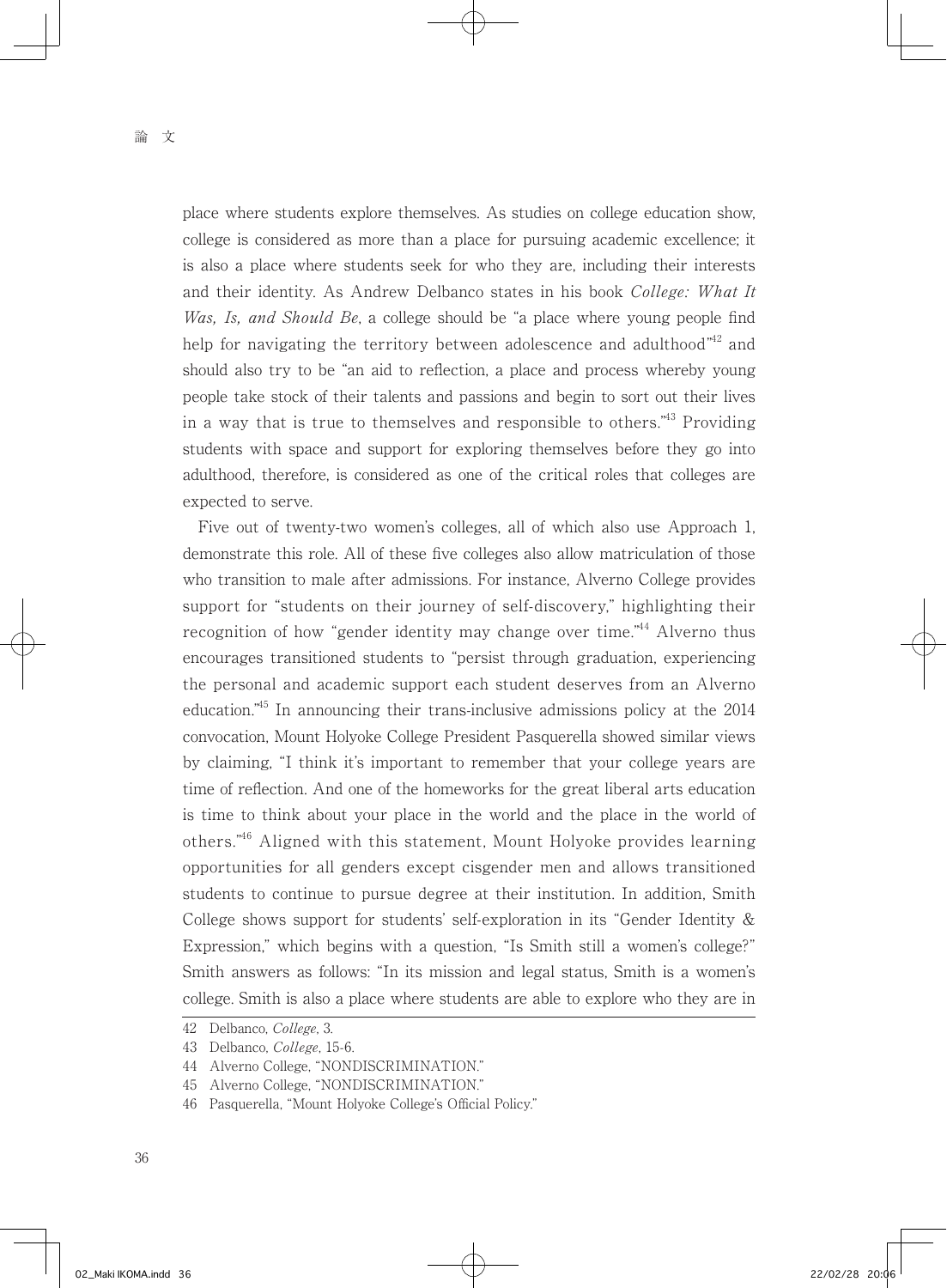an open and respectful environment."<sup>47</sup> While showing its identity as a women's college, Smith simultaneously adds its clear support for students to explore themselves while enrolled.

 Closely related to the former approaches, the colleges adopting this approach have also expanded their roles to serve new gender groups by reflecting on the responsibility of college education. Acknowledging that we now live in an era when gender identity is considered a fluid concept, these colleges articulate their institutional responsibility to support students' self-exploration, including gender identity, in their trans-inclusive admissions policies. By doing so, they also further reinforce the idea of college as a safe, supportive learning environment for diverse gender groups.

#### 4. Valuing Sisterhood and a Singular Focus on Women

 While the three approaches surveyed thus far focus more on explaining their embrace of gender diversity, the last approach focuses more on explaining the reasons for maintaining their identity as a women's college. In several places in their trans-inclusive admissions policies, twelve colleges partly and/or largely use this approach, asserting the value of sisterhood and/or a singular focus on women.

 First, all of these colleges only consider for admissions those who self-identify and live as women, just as do many other colleges adopting the former three approaches. However, most of them are different from others in that they assert this admissions policy by clearly denying admittance of those who self-identify and live as men.<sup>48</sup> Many of these colleges do so by answering "No" to the question concerning admissions of trans men in their Frequently Asked Questions (e.g., "Are trans men eligible for admission?" "No."). Hollins College also clarifies its rejection of non-binary students (e.g., "Are individuals who identify as non-binary eligible for admission?" "No."), further demonstrating its institutional identity as a women's college and its role focusing on serving "women."49

Two colleges further highlight this focus on serving women in how they

<sup>47</sup> Smith College, "Gender Identity & Expression," accessed March 9, 2021, https://www. smith.edu/about-smith/equity-inclusion/gender-identity-expression.

<sup>48</sup> Other colleges state that they consider for admissions those who self-identify and consistently live as women, without referring to the eligibility of trans men or nonbinary students.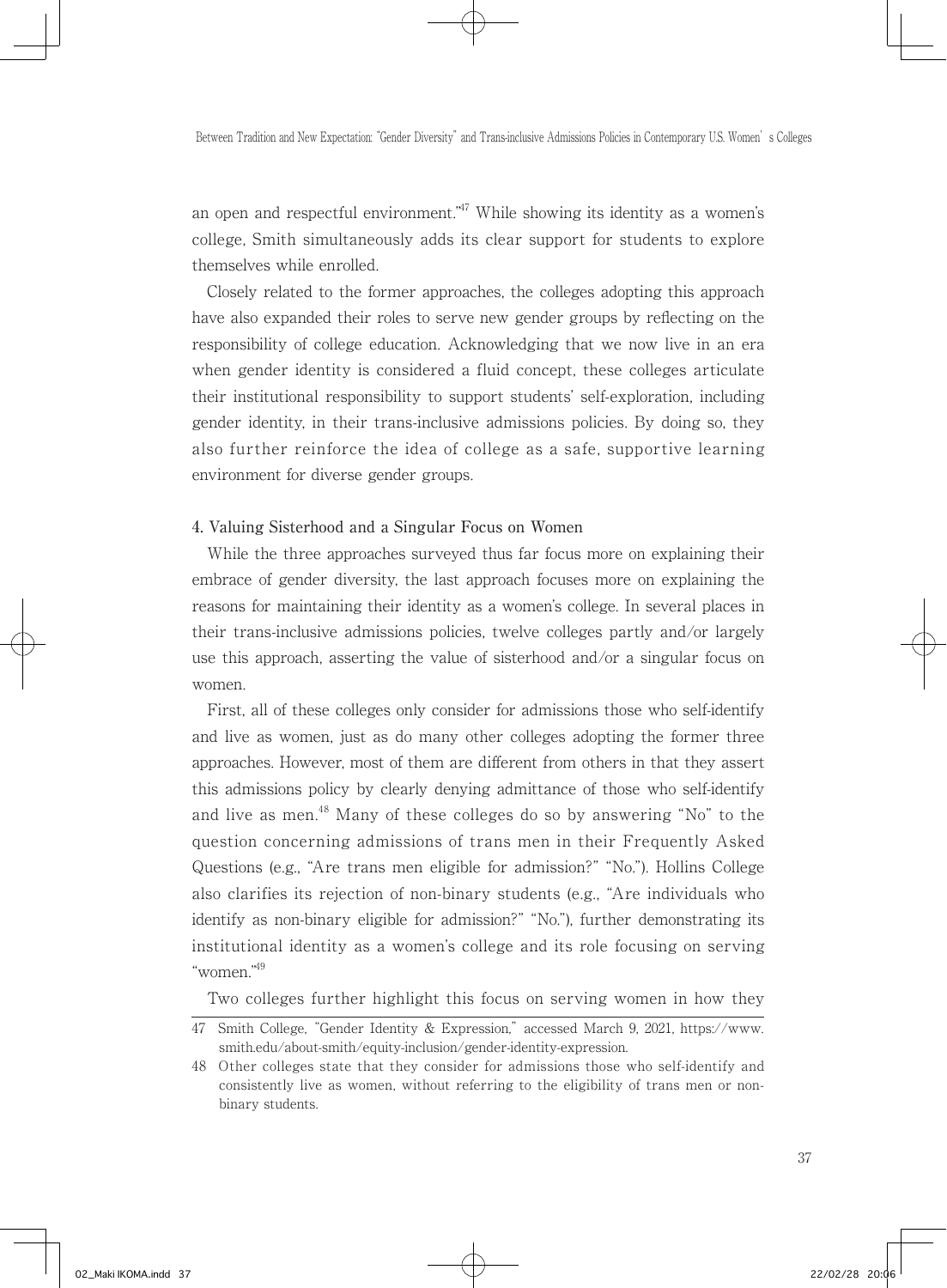handle those who transition to male after admissions. While other colleges allow—and some even encourage—transitioned students to remain and persist in their institutions until graduation, two colleges, Bennett and Stephens, prohibit them from continued enrollment. Bennett states that once admitted, the student needs to self-identify as a woman throughout her matriculation to be considered eligible for receiving a degree from the college.<sup>50</sup> Likewise, Stephens, which spent more than four years to formalize its trans-inclusive admissions policies, shows the same understanding. Stephens notes that their policy on transitioned students also applies to those "who identify as non-binary but who are transitioning to male," stating that they can only stay at their institution "only to complete the current semester."51 Stephens' reason behind this decision reflects its strong institutional commitment to supporting those who intend to continue living as a woman:

Because the College has expanded its definition of womanhood to include both sex and gender, it is logically consistent that it also acknowledges both sex and gender in its definition of manhood. As a result, the College will stop admitting and enrolling students who were born female but who now identify as men or who are transitioning from female to male. . . . The College will no longer admit or enroll students who identify as non-binary but who are transitioning to male.<sup>52</sup>

Stephens asserts the notions of sex and gender in arguing for its decision to deenroll students who change their physical sex or self-identification from female to male. Just as many other women's colleges, Stephens is shifting to determine their applicants based on not just their biological sex but their gender identification. They claim that the same logic should also apply to the definition of men, and therefore conclude that de-enrolling those who transition from female to male should be more logical and consistent with their "singular

<sup>49</sup> Hollins University, "Transgender Policy," last modified October 30, 2019, https://www. hollins.edu/on-campus/student-life/new-student-info/policy-on-transgender-issues/.

<sup>50</sup> Bennett College, "Transgender Admissions Policy," last revised January 28, 2017. https:// www.bennett.edu/wp-content/uploads/2017/02/Transgender\_Admissions\_Policy.pdf.

<sup>51</sup> Stephens College, "Frequently Asked Questions: Stephens College Admissions and Enrollment Policy," accessed February 22, 2021, http://komu.s3.amazonaws.com/files/ faq\_admissions\_policy\_(1).pdf.

<sup>52</sup> Stephens College, "Frequently Asked Questions."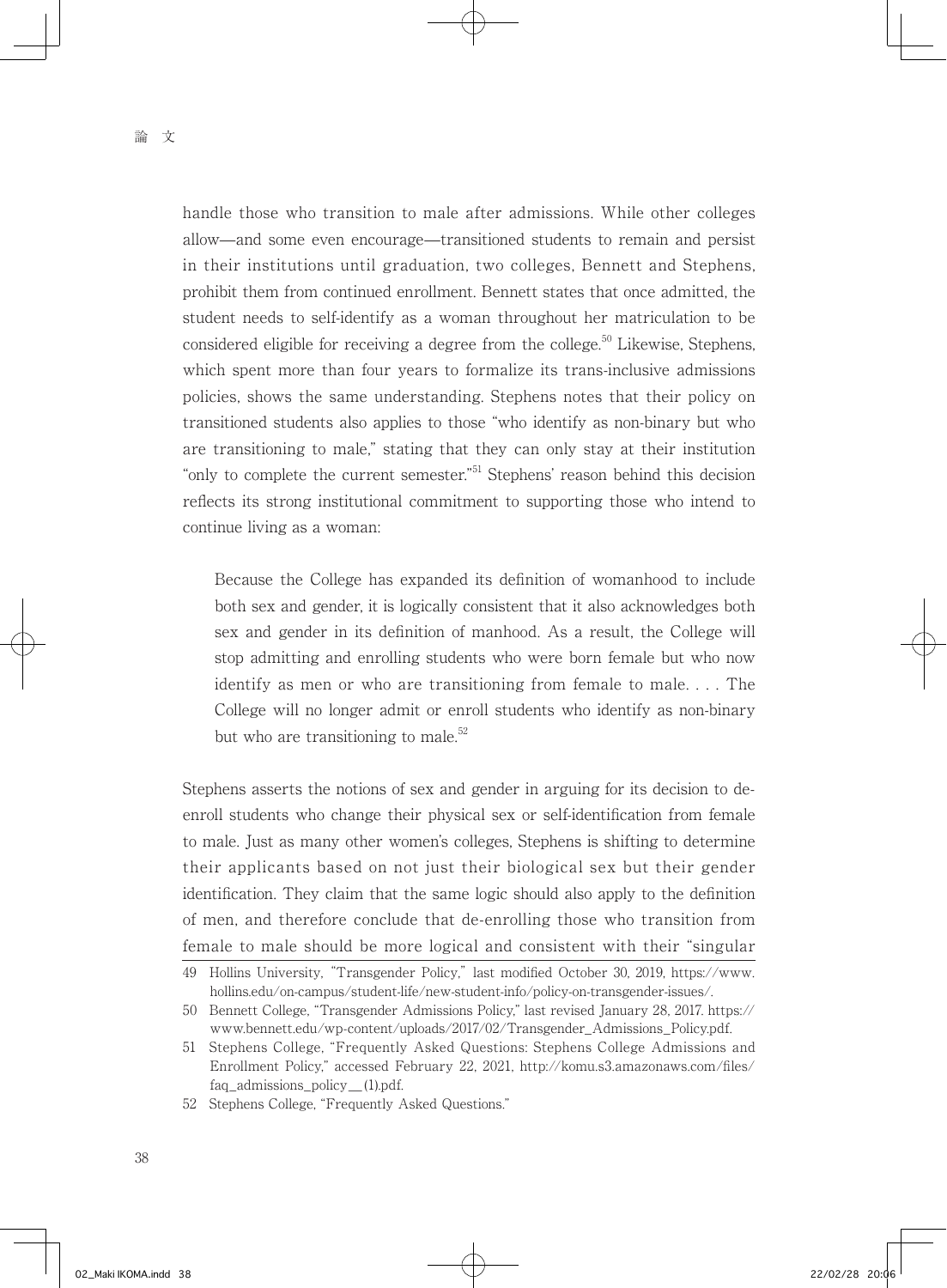mission of educating women."53 Incorporating their understanding of sex and gender in determining who to serve, Stephens prohibits "men" from enrolling and highlights its identity as a women's college.

 In addition, four colleges adopting this approach place emphasis on keeping their identity as a women's college by embracing "sisterhood," a "womencentered focus," or a "singular" mission or focus on educating women. For instance, Spelman College, a historically Black college for women in Atlanta, repeatedly clarifies "the Spelman Sisterhood" in its trans-inclusive policy. Asserting that "[their] core belief in the bonds of sisterhood remain"<sup>54</sup> even after they admit transgender students, Spelman asks its prospective students to make sure they come "prepared to participate in a women's college that is academically and intellectually rigorous."55 In a similar manner, Wellesley College views a "singular focus on women" as a critical part of their institution.<sup>56</sup> They thus expect to receive applications not just from those assigned female at birth but from those "who feel they belong in [Wellesley's] community of women," which was "designed specifically to prepare women to thrive in a complex world."57 Bryn Mawr College, while adopting Approach 1 and 3, also regards their "women-centered focus" as "a fundamental part of [their] undergraduate mission," although it is not meant to exclude any members of their community.<sup>58</sup> In addition, Stephens, the only college which puts "singular" before "mission" in describing their updated policy, further asserts its institutional role to serve women: "Stephens College has recommitted to its singular mission of educating women.<sup>"59</sup> As Stephens is also the only college that requires trans women to submit "legal documentation that they are legally women or that they are transitioning to female" when applying, $60$  being a "woman" in legal and/or biological status is a necessary requirement for Stephens to have in order to fulfill their institutional role as a women's college.

57 Wellesley College, "FAQ."

<sup>53</sup> Stephens College, "Frequently Asked Questions."

<sup>54</sup> Spelman College, "Admissions Frequently Asked Questions," accessed March 10, 2021, https://www.spelman.edu/admissions/frequently-asked-questions#revised-policy.

<sup>55</sup> Spelman College, "Admissions Frequently Asked Questions."

<sup>56</sup> Wellesley College, "FAQ" in "Mission and Gender Policy," accessed February 22, 2021, https://www.wellesley.edu/news/gender-policy/faq.

<sup>58</sup> Bryn Mawr College, "Transgender Applicants."

<sup>59</sup> Stephens College, "Frequently Asked Questions."

<sup>60</sup> Stephens College, "Frequently Asked Questions."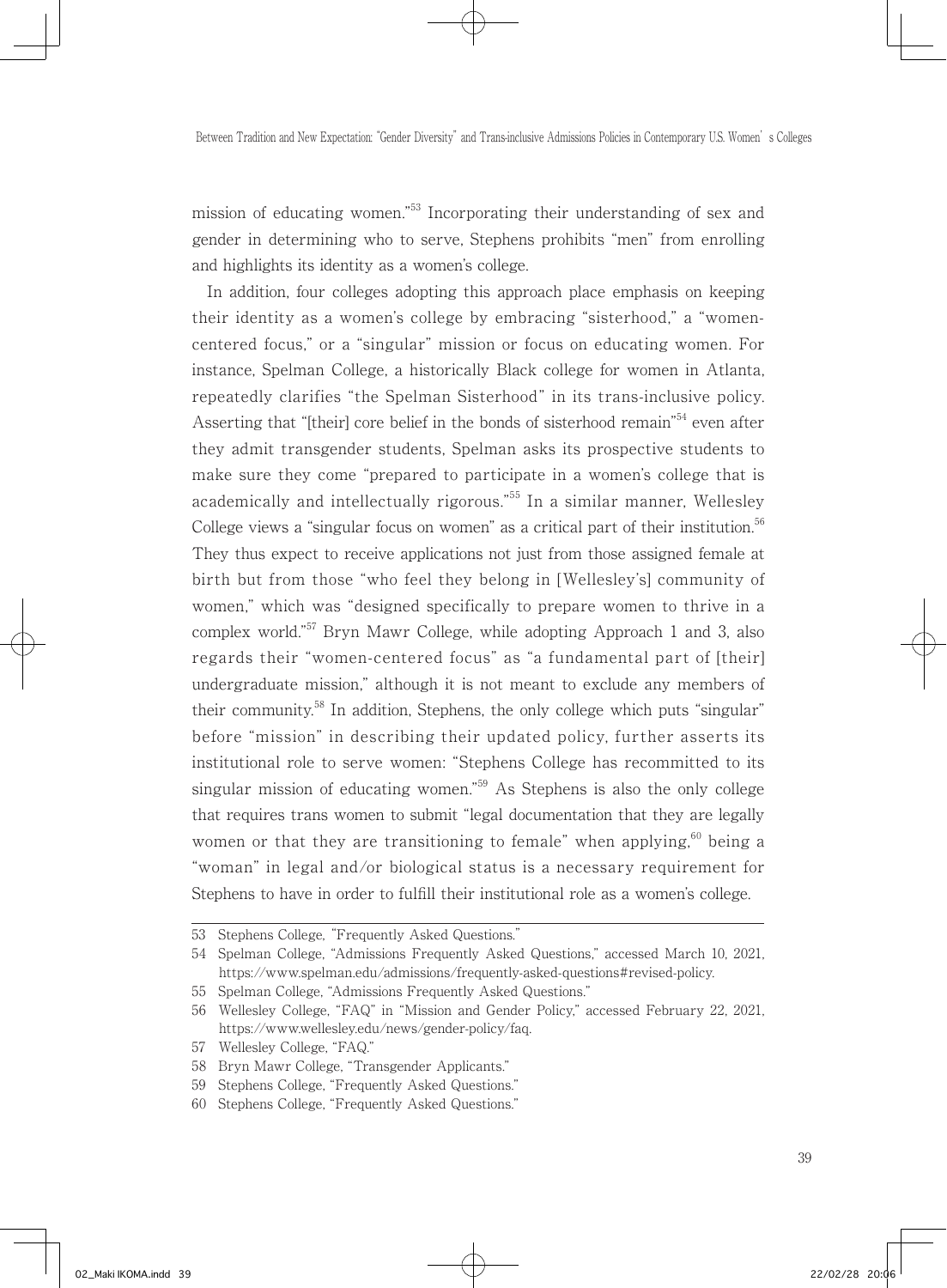Lastly, eight colleges intend to embrace their identity as a women's college through the use of gendered language. In their trans-inclusive admissions policies, these colleges state that they will continue to use "gendered language," "the language of sisterhood," and/or "female pronouns," which they consider reflect or maintain their mission and/or identity as a women's college (e.g., Barnard, the College of Saint Benedict, Hollins).<sup>61</sup> Some further note that such language would "powerfully convey important components of [their] mission and identity" (e.g., Bennett, Wellesley).<sup>62</sup> In addition, while keeping their "women's college" identity by the use of gendered language in institutional communication (e.g., ceremony), some encourage the use of inclusive languages and chosen pronouns in such places as classrooms and residence halls where students engage in interpersonal communication (e.g., Alverno, St. Catherine, Smith).<sup>63</sup> By doing so, these colleges attempt to maintain their institutional identity while addressing disparate students' needs.

 Unlike the former three approaches, it is quite evident that the last approach rather places emphasis on keeping the identity of women's colleges. Although these twelve colleges shared with other colleges a willingness to accept transgender students, in their new admissions policies they also seek ways to maintain and reflect their traditions. By clearly excluding "male" identity in application and matriculation requirements as well as asserting women as their primary focus, they actively try to find the meanings of their existence as an institution historically dedicated to "women" in today's changing world.

## Conclusion

 In an era when diverse gender identities are widely recognized and embraced, many have questioned the existence of women's colleges. However, as this paper has shown, the twenty-two colleges surveyed fervently remain a "women's college" while acknowledging their institution needs to not just serve

<sup>61</sup> Barnard College, "Transgender Policy," accessed March 7, 2021, https://barnard.edu/ admissions/transgender-policy; The College of Saint Benedict, "Transgender Students"; Hollins University, "Transgender Policy."

<sup>62</sup> Bennett College, "Transgender Admissions Policy"; Wellesley College, "FAQ."

<sup>63</sup> Alverno College, "NONDISCRIMINATION"; St. Catherine University, "TRANSGENDER"; Smith College, "Pronouns" in "Gender Identity & Expression," accessed February 22, 2021, https://www.smith.edu/about-smith/equity-inclusion/ gender-identity/pronouns.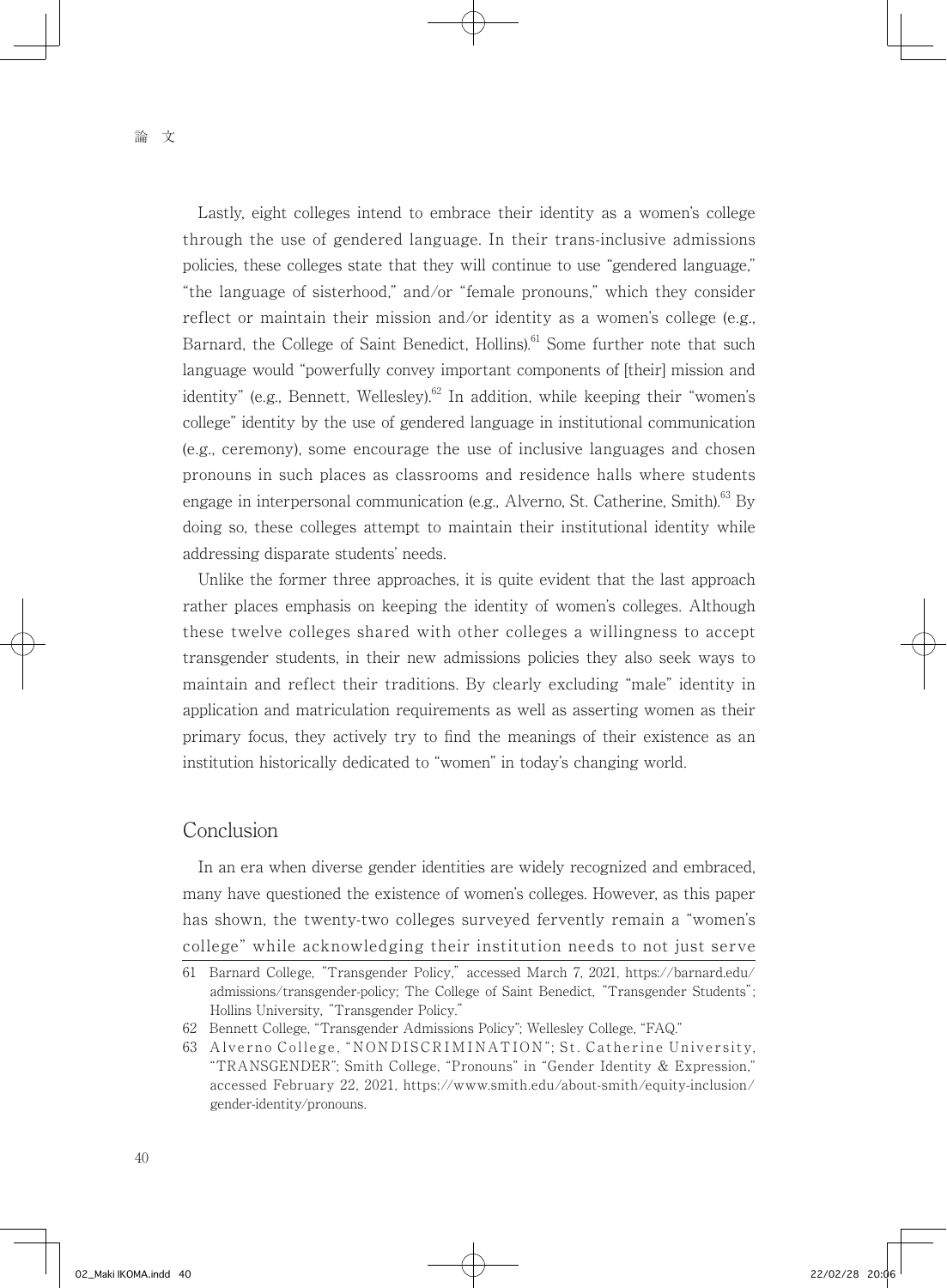biologically-defined "women." Keeping their institutional identity as a women's college, they have all shared a willingness to revisit the meaning of "womanhood" and decided to expand their institutional roles to accept transgender students.

 And yet, examining their strategies to fulfill these two seemingly contradictory purposes concerning their institutional roles (i.e., upholding traditions and embracing the new challenge of accepting diverse gender groups), we found that these women's colleges use a variety of combinations of the four main approaches, three of which focus on explaining the rationale for embracing gender diversity and the fourth instead focusing on the rationale for keeping their institutional identity as a women's college. Some, for instance, show their dedication to creating a diverse learning community through trans inclusion while also asserting the value of "women-centered" focus. In a similar way, others demonstrate their role to provide a supportive space for students to selfexplore while also demonstrating their use of gendered language to value their tradition. Many of the twenty-two colleges, in short, utilize two or three of these approaches in explaining how they aim to meet their new expectations without losing their identity as a "women's" college.

 These complex and sometimes contradictory responses from each women's college reveal the complexities and difficulties of articulating their institutional roles. This paper, by illustrating how women's colleges use these four approaches in determining their applicants, clarifies the continued challenges for justifying single-sex education in today's changing world where diverse gender identities are recognized and embraced. As a result, this paper helps illuminate broader question concerning the institutional missions and roles of women's colleges in the contemporary U.S.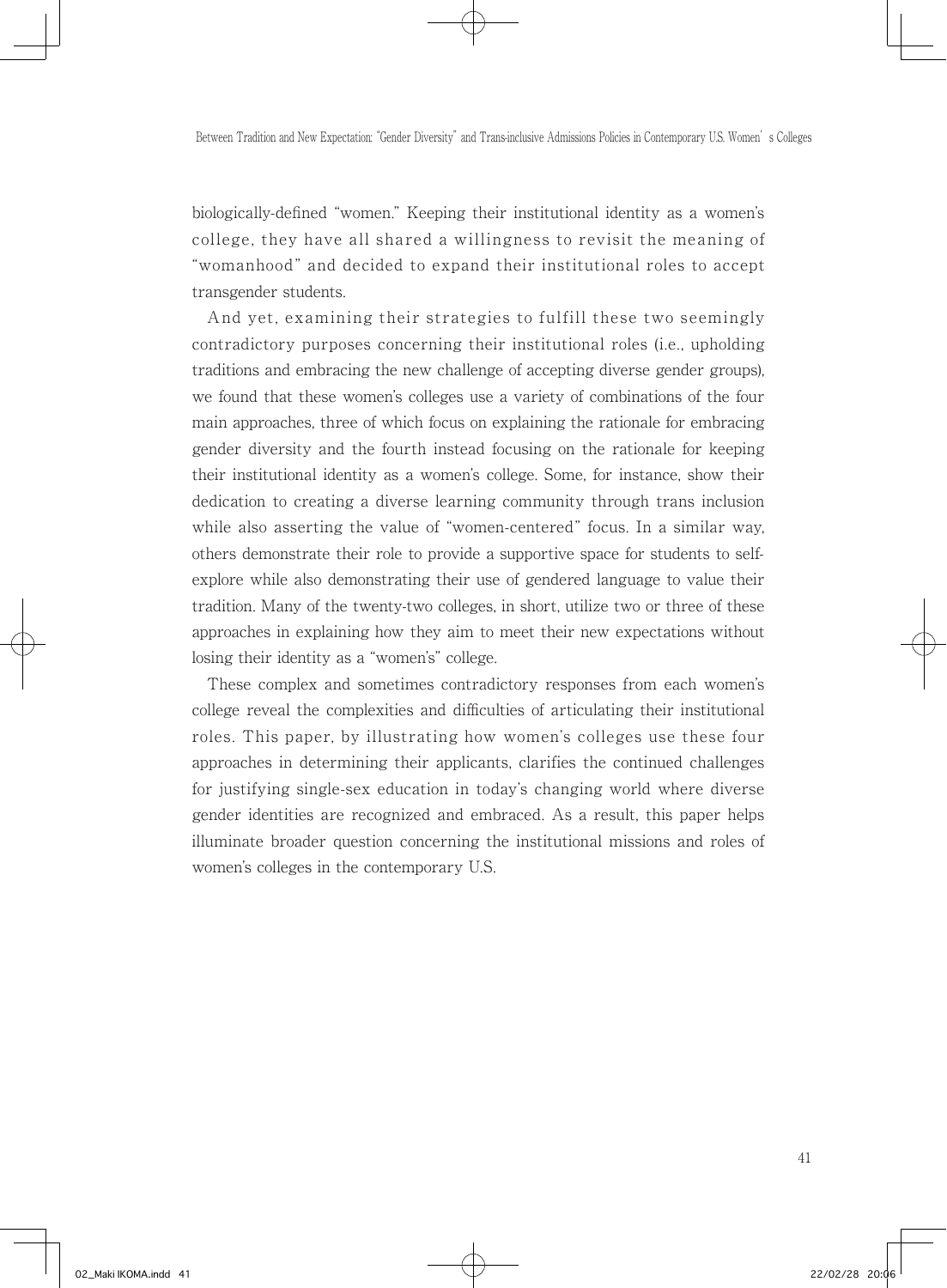#### Bibliography

- Agnes Scott College. "Agnes Scott College Statement on Gender Expression and Gender Identity." Last revised November 2014. https://agnesscott.omeka.net/items/show/94.
	- ―――. "Mission & Values." Accessed February 22, 2021. https://www.agnesscott.edu/ about/mission-values.html.
- Alverno College. "NONDISCRIMINATION." Accessed February 19, 2021. https://www. alverno.edu/Civility-Nondiscrimination.
- Barnard College. "Transgender Policy." Accessed March 7, 2021. https://barnard.edu/ admissions/transgender-policy.
- Bennet-Smith, Meredith. "Smith College Rejects Female Transgender Student Calliope Wong; Applicant Ruled 'Male' By Admissions." HuffPost, Published March 21, 2013; Last modified February 2, 2016. https://www.huffpost.com/entry/smith-collegetransgender-calliope-wong\_n\_2920845.
- Bennett College. "Transgender Admissions Policy." Last revised January 28, 2017. https:// www.bennett.edu/wp-content/uploads/2017/02/Transgender\_Admissions\_Policy.pdf.
- Bilodeau, Brent. Genderism: Transgender Students, Binary Systems, and Higher Education. Saarbrucken, Germany: Verlag Dr. Müller, 2009.
- Binkley, Collin. "Elite US Women's Colleges Accepting Transgender Students for First Time." Independent, September 5, 2017. https://www.independent.co.uk/news/world/ americas/transgender-students-womens-colleges-accepted-wellesley-ninotska-love-lgbtrights-bryn-mawr-barnard-a7930096.html.
- Boskey, Elizabeth R., and Oren Ganor. "Women's College Admissions and Retention Policies Pertaining to Transgender Students: A Comprehensive Analysis." Journal of LGBT Youth 17, no. 4 (2020): 453-71. https://doi.org/10.1080/19361653.2019.1685424.
- Bryn Mawr College. "Transgender Applicants." Accessed February 19, 2021. https://www. brynmawr.edu/admissions/transgender-applicants.
- Butler, Judith. Gender Trouble: Feminism and the Subversion of Identity. New York: Routledge, 1990.
- Crenshaw, Kimberle. "Demarginalizing the Intersection of Race and Sex: A Black Feminist Critique of Antidiscrimination Doctrine, Feminist Theory and Antiracist Politics," University of Chicago Legal Forum 1989, no. 1 (1989): 139-67.
- Cummings, Avi, and Dean Spade. "Women's Colleges Are on the Wrong Side of History on Transgender Women." TIME, June 9, 2014. https://time.com/2848822/womenscolleges-transgender-women/.
- Davis, Heath Fogg. Beyond Trans: Does Gender Matter? New York: New York University Press, 2017.
- Delbanco, Andrew. College: What It Was, Is, and Should Be. New Jersey: Princeton University Press, 2012.
- DiBlasio, Natalie. "Smith College rejects transgender applicant." USA TODAY, March 22, 2013, https://www.usatoday.com/story/news/nation/2013/03/22/smith-collegetransgender-rejected/2009047/.
- Dugan, John, Michelle Kusel, and Dawn Simounet. "Transgender College Students: An Exploratory Study of Perceptions, Engagement, and Educational Outcomes." Journal of College Student Development 53, no. 5 (2012): 719-36.
- Feldman, Kiera. "Who Are Women's Colleges For?" The New York Times, May 24, 2014. https://www.nytimes.com/2014/05/25/opinion/sunday/who-are-womens-colleges-for. html.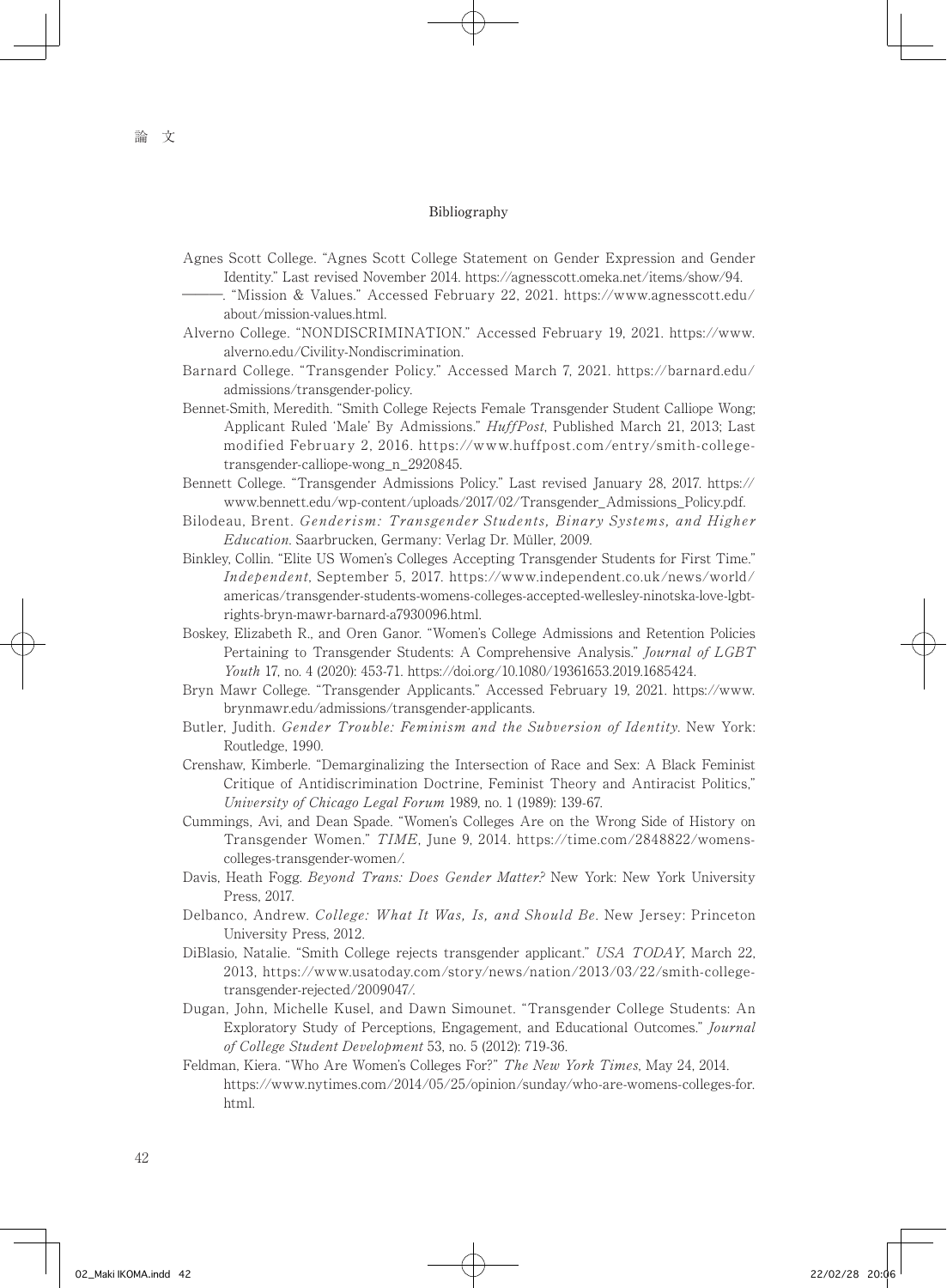- Hollins University. "Transgender Policy." Last modified October 30, 2019. https://www. hollins.edu/on-campus/student-life/new-student-info/policy-on-transgender-issues/.
- James, Susan Donaldson. "All-Female Smith College Returns Transgender Woman's Admissions Application." abcNEWS, March 25, 2013. https://abcnews.go.com/Health/ female-smith-college-returns-transgender-womans-admissions-application/ story?id=18805681.
- Johnson, Lyndon B. "Howard University Commencement Address." June 4, 1965. Howard University, Washington DC. U.S.A. Video, 40:08. https://www.americanrhetoric.com/ speeches/lbjhowarduniversitycommencement.htm.
- Lorber, Judith. "Night to His Day: The Social Construction of Gender." In Feminist Frontiers. 6th ed., edited by Laurel Richardson, Verta A. Taylor, and Nancy Whittier, 33-50. Boston: McGraw Hill, 2004.
- Mills College. "Equity, Inclusion & Social Justice." Accessed February 22, 2021. https:// inside.mills.edu/about-mills/equity-inclusion-social-justice/index.php.
- ―――. "What We Stand For." Accessed February 22, 2021. https://www.mills.edu/uniquelymills/what-we-stand-for/index.php.
- Moore Art of College. "Mission & Values." September 22, 2020. https://moore.edu/about/.
- Mount Holyoke College. "Supporting Trans and Non-Binary Students." Accessed February 20, 2021. https://www.mtholyoke.edu/teachinglearninginitiatives/supporting-transand-non-binary-students.
- Mount Mary University. "Mission, Vision and Values." Accessed February 22, 2021. https:// mtmary.edu/about/mission.html.
- Nanney, Megan. "Making Room for Gendered Possibilities: Using Intersectionality to Discover Transnormative Inequalities in the Women's College Admissions Process." In Intersectionality and Higher Education: Identity and Inequality on College Campuses, edited by W Carson Byrd, Rachelle J. Brunn-Bevel, and Sarah M. Ovink, 227-41. New Brunswick: Rutgers University Press, 2019.
- Nanney, Megan, and David L. Brunsma. "Moving Beyond Cis-terhood: Determining Gender through Transgender Admittance Policies at U.S. Women's Colleges," Gender & Society 31, no. 2 (2017): 145-70. https://doi.org/10.1177/0891243217690100.
- Pasquerella, Lynn. "Mount Holyoke College's Official Policy on Transgender Students." Margo Burns. September 2, 2014. Video, 3:38. https://www.youtube.com/ watch?v=R0sdw9nblKo.
- Rankin, Susan, Genevieve Weber, Warren Blumenfeld, and Somjen Frazer. 2010 State of Higher Education for Lesbian, Gay, Bisexual and Transgender People. Charlotte, NC: Campus Pride, 2010.
- Scripps College. "Principles of Diversity" in "About Scripps College." Accessed February 22, 2021. http://catalog.scrippscollege.edu/content.php?catoid=18&navoid=1955#mission.
- Simmons University. "Admission Policies." Accessed March 8, 2021. https://www.simmons. edu/undergraduate/admission-and-financial-aid/how-apply/admission-policies.
- Smith College. "Gender Identity & Expression." Accessed March 9, 2021. https://www.smith. edu/about-smith/equity-inclusion/gender-identity-expression.
- ―――. "Pronouns" in "Gender Identity & Expression." Accessed February 22, 2021. https:// www.smith.edu/about-smith/equity-inclusion/gender-identity/pronouns.
- Spelman College. "Admissions Frequently Asked Questions." Accessed March 10, 2021. https://www.spelman.edu/admissions/frequently-asked-questions#revised-policy.
- St. Catherine University. "TRANSGENDER AND NON-BINARY STUDENTS" in "2021- 2022 Academic Catalogs and University Policies." December 1, 2018. https://catalog.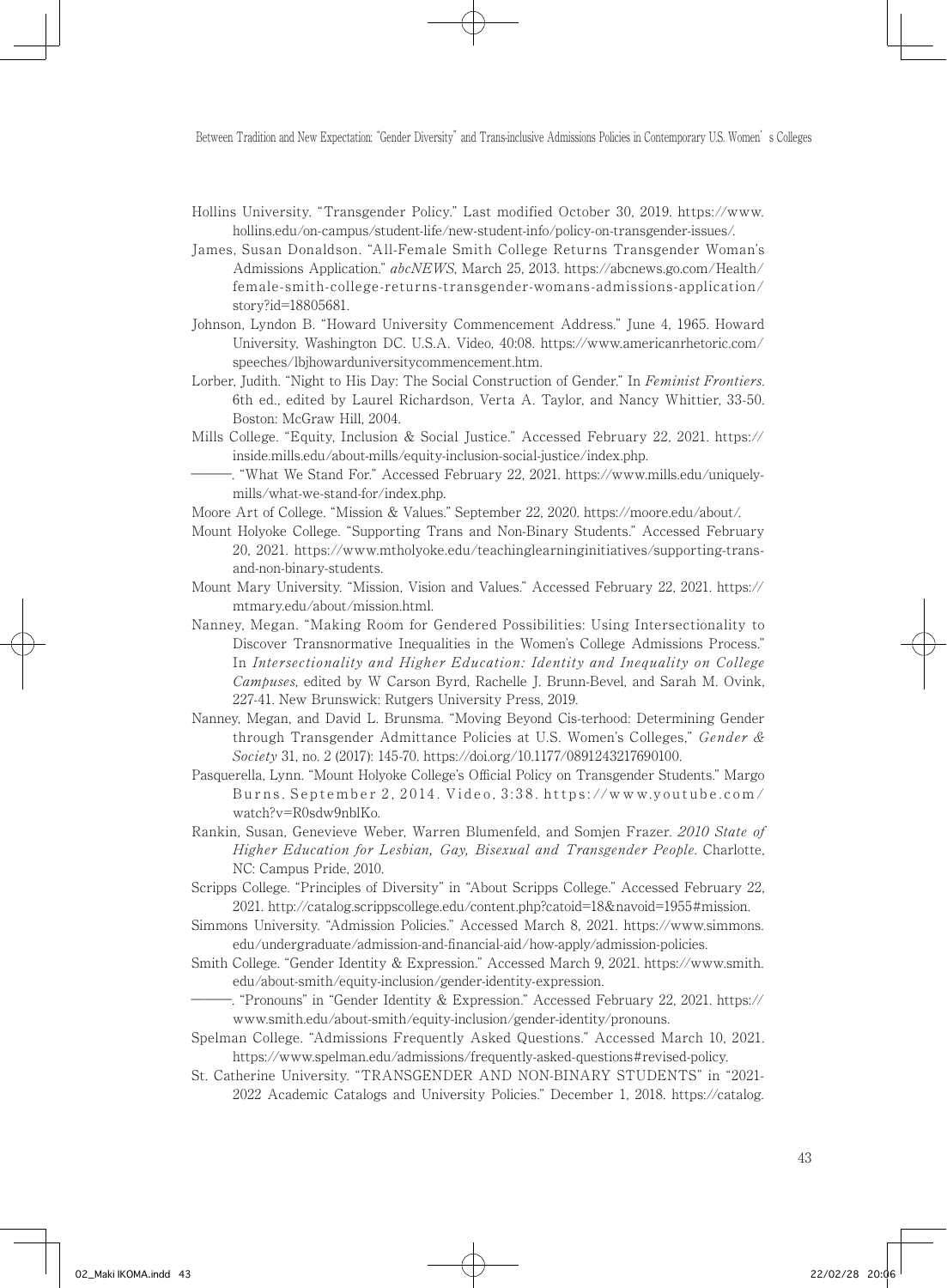stkate.edu/policies/stu-non-acad/transgender-non-binary/.

- Stephens College. "Frequently Asked Questions: Stephens College Admissions and Enrollment Policy." Accessed February 22, 2021. http://komu.s3.amazonaws.com/ files/faq\_admissions\_policy\_(1).pdf.
- The College of Saint Benedict. "Transgender Students" in "Policies, Violations and Forms." Accessed February 23, 2021. https://www.csbsju.edu/human-rights/policies-violationsforms/transgender-students.
- Wellesley College. "FAQ" in "Mission and Gender Policy." Accessed February 22, 2021. https://www.wellesley.edu/news/gender-policy/faq.
- Wesleyan College. "Wesleyan College Mission Statement and History." Accessed February 24, 2021. https://www.wesleyancollege.edu/registrar/catalog/mission\_history.cfm.
- West, Candace, and Don H. Zimmerman. "Doing Gender," Gender & Society 1, no.2 (1987): 125-51.
- Westbrook, Laurel, and Kristen Schilt. "Doing Gender, Determining Gender: Transgender People, Gender Panics, and the Maintenance of the Sex/Gender/Sexuality System," Gender & Society 28, no.1 (2014): 32-57.
- Women's College Coalition. Accessed November 20, 2021. https://www.womenscolleges.org/.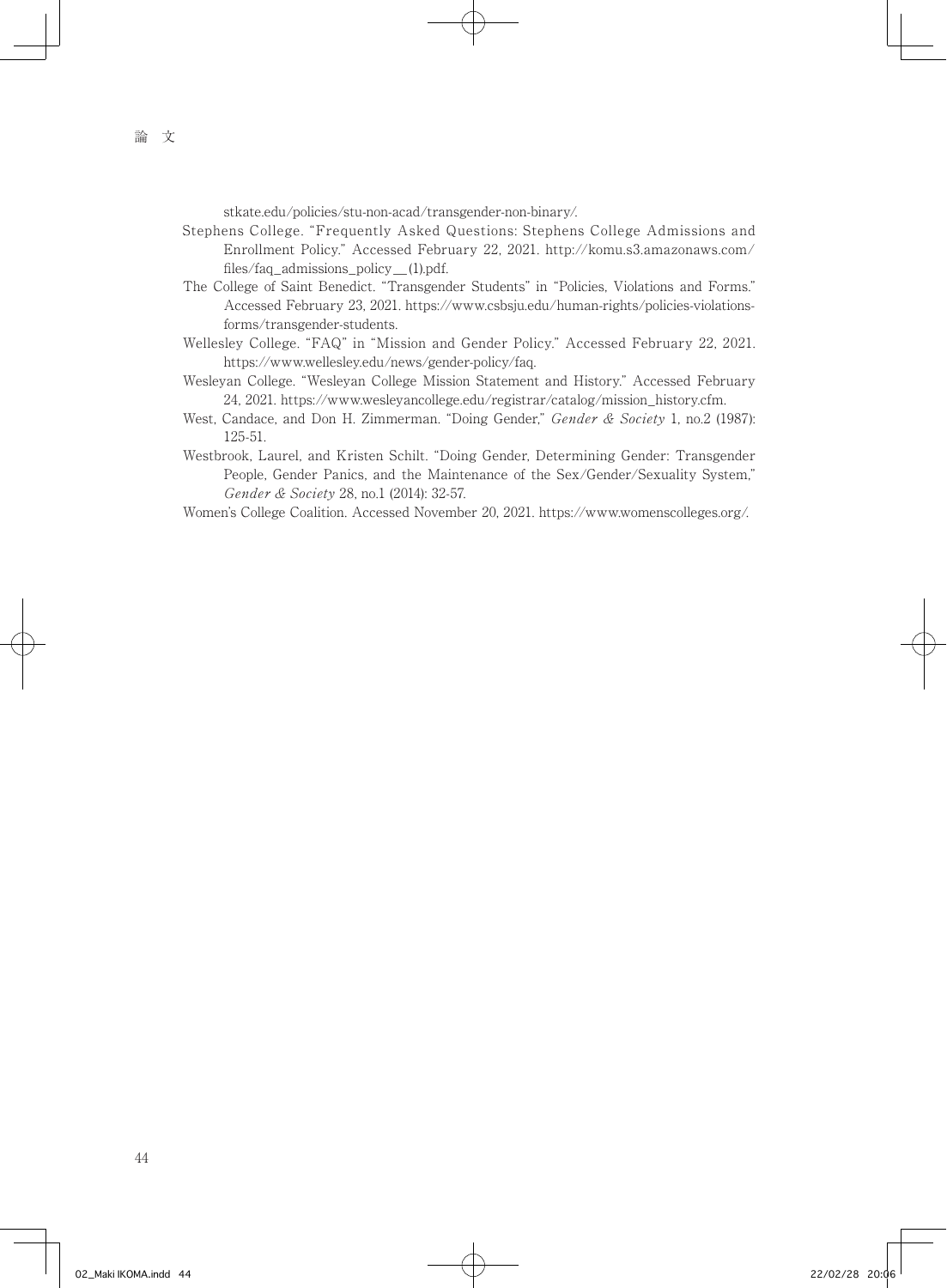#### **Abstract**

# Between Tradition and New Expectation: "Gender Diversity" and Trans-inclusive Admissions Policies in Contemporary U.S. Women's Colleges

#### Maki IKOMA

 Recognizing the evolving understanding of gender, many women's colleges in the United States since 2014 have revisited the meaning of "women" and included a wider range of gender diversity in their admissions policies by being trans-inclusive. Their degree of inclusivity, however, varies widely, which has led to a heated debate about the mission of women's colleges. This study explores this issue in depth by examining how changing definitions of gender have caused women's colleges to interpret their institutional missions in the contemporary U.S. In particular, it investigates how women's colleges attempt to continue upholding their traditional missions of empowering women while also expanding their institutional roles to serve diverse gender groups.

 In order to investigate this question—the strategies women's colleges use to fulfill these two seemingly contradictory purposes, this study examines the twenty-two women's colleges that, as of 2021, have announced trans-inclusive admissions policies. Investigating their trans-inclusive admissions policies in light of their mission statements, this study reveals four main approaches that women's colleges use to maintain their historical commitment to serving women while embracing their new expected role to meet the needs of other gender groups. Of the four approaches, three incorporate the ideas of "diversity," "human rights," and "self-exploration," all of which are closely linked to the critical responsibility of college education. By highlighting the idea of college as a safe, supportive place where people from diverse backgrounds can respect one another's rights and explore who they are, women's colleges using these approaches embrace their decisions to expand their institutional roles to accept transgender students. The fourth approach, on the other hand, asserts the idea